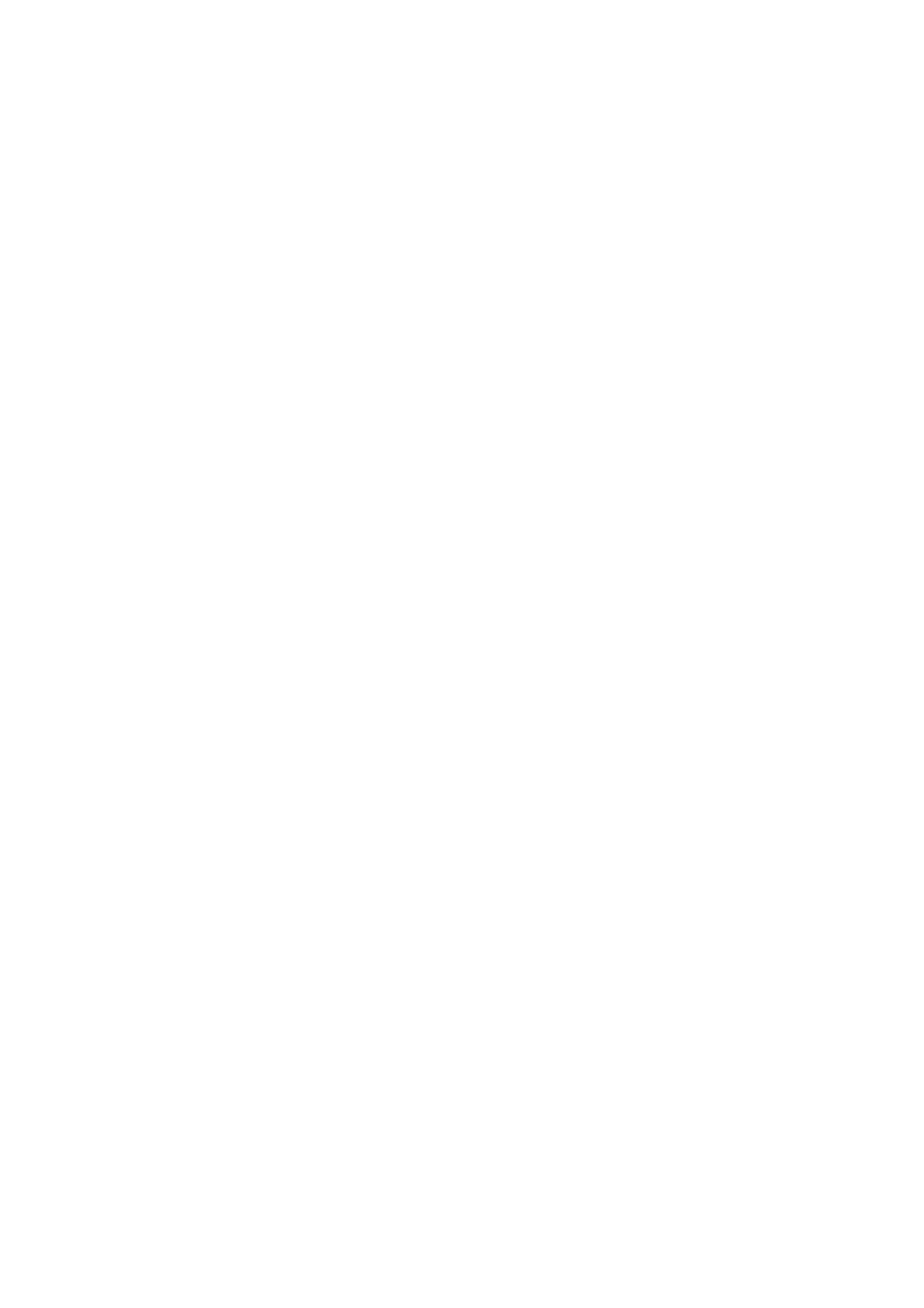#### FFIE/792/115

Approved Kjeller 25 juni 2002

Stian Løvold Director of Research

#### **MID-INFRARED LASER SOURCE - Operator's guide**

STENERSEN Knut, HAAKESTAD Magnus, ARISHOLM Gunnar

FFI/RAPPORT-2002/02854

**FORSVARETS FORSKNINGSINSTITUTT Norwegian Defence Research Establishment**  P O Box 25, NO-2027 Kjeller, Norway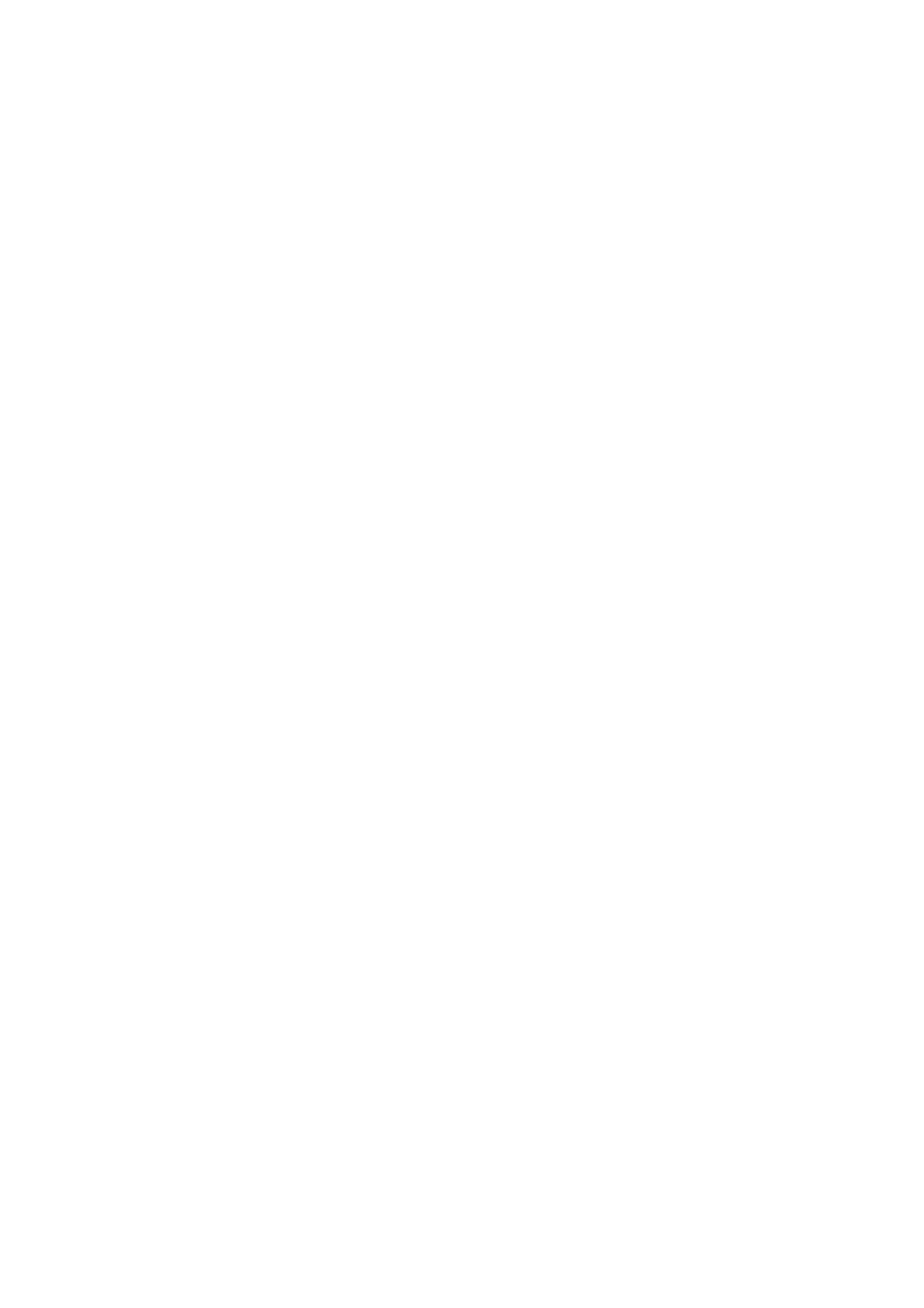#### **FORSVARETS FORSKNINGSINSTITUTT (FFI) UNCLASSIFIED Norwegian Defence Research Establishment \_\_\_\_\_\_\_\_\_\_\_\_\_\_\_\_\_\_\_\_\_\_\_\_\_\_\_\_\_\_\_**

| <b>POBOX 25</b><br>N0-2027 KJELLER, NORWAY<br><b>REPORT DOCUMENTATION PAGE</b>                                                                                                                                                                                                                                                                                                                                                                                                                                                                                                                                                                                                                                                                                                                                                                    |                                                                                                                                  |                                        | <b>SECURITY CLASSIFICATION OF THIS PAGE</b><br>(when data entered) |                                       |              |  |  |
|---------------------------------------------------------------------------------------------------------------------------------------------------------------------------------------------------------------------------------------------------------------------------------------------------------------------------------------------------------------------------------------------------------------------------------------------------------------------------------------------------------------------------------------------------------------------------------------------------------------------------------------------------------------------------------------------------------------------------------------------------------------------------------------------------------------------------------------------------|----------------------------------------------------------------------------------------------------------------------------------|----------------------------------------|--------------------------------------------------------------------|---------------------------------------|--------------|--|--|
| 1)                                                                                                                                                                                                                                                                                                                                                                                                                                                                                                                                                                                                                                                                                                                                                                                                                                                | <b>PUBL/REPORT NUMBER</b>                                                                                                        | 2)                                     | <b>SECURITY CLASSIFICATION</b>                                     |                                       | 3) NUMBER OF |  |  |
|                                                                                                                                                                                                                                                                                                                                                                                                                                                                                                                                                                                                                                                                                                                                                                                                                                                   | FFI/RAPPORT-2002/02854                                                                                                           |                                        | UNCLASSIFIED                                                       |                                       | <b>PAGES</b> |  |  |
| 1a)                                                                                                                                                                                                                                                                                                                                                                                                                                                                                                                                                                                                                                                                                                                                                                                                                                               | <b>PROJECT REFERENCE</b>                                                                                                         | 2a)                                    |                                                                    | DECLASSIFICATION/DOWNGRADING SCHEDULE | 25           |  |  |
|                                                                                                                                                                                                                                                                                                                                                                                                                                                                                                                                                                                                                                                                                                                                                                                                                                                   | FFIE/792/115                                                                                                                     |                                        |                                                                    |                                       |              |  |  |
| 4)                                                                                                                                                                                                                                                                                                                                                                                                                                                                                                                                                                                                                                                                                                                                                                                                                                                | <b>TITLE</b><br>MID-INFRARED LASER SOURCE - Operator's guide                                                                     |                                        |                                                                    |                                       |              |  |  |
| 5)<br>6)                                                                                                                                                                                                                                                                                                                                                                                                                                                                                                                                                                                                                                                                                                                                                                                                                                          | NAMES OF AUTHOR(S) IN FULL (surname first)<br>STENERSEN Knut, HAAKESTAD Magnus, ARISHOLM Gunnar<br><b>DISTRIBUTION STATEMENT</b> |                                        |                                                                    |                                       |              |  |  |
|                                                                                                                                                                                                                                                                                                                                                                                                                                                                                                                                                                                                                                                                                                                                                                                                                                                   | Approved for public release. Distribution unlimited. (Offentlig tilgjengelig)                                                    |                                        |                                                                    |                                       |              |  |  |
| 7)                                                                                                                                                                                                                                                                                                                                                                                                                                                                                                                                                                                                                                                                                                                                                                                                                                                | <b>INDEXING TERMS</b><br>IN ENGLISH:                                                                                             |                                        |                                                                    | IN NORWEGIAN:                         |              |  |  |
|                                                                                                                                                                                                                                                                                                                                                                                                                                                                                                                                                                                                                                                                                                                                                                                                                                                   | Optical parametric oscillators<br>a)                                                                                             |                                        | a)                                                                 | Optiske parametriske oscillatorer     |              |  |  |
|                                                                                                                                                                                                                                                                                                                                                                                                                                                                                                                                                                                                                                                                                                                                                                                                                                                   | Nonlinear optics<br>b)                                                                                                           |                                        | Ikke-lineær optikk<br>b)                                           |                                       |              |  |  |
|                                                                                                                                                                                                                                                                                                                                                                                                                                                                                                                                                                                                                                                                                                                                                                                                                                                   | Infrared sources                                                                                                                 |                                        | Infrarøde kilder<br>C)                                             |                                       |              |  |  |
|                                                                                                                                                                                                                                                                                                                                                                                                                                                                                                                                                                                                                                                                                                                                                                                                                                                   | C)<br>Optical materials                                                                                                          |                                        | Optiske materialer<br>d)                                           |                                       |              |  |  |
|                                                                                                                                                                                                                                                                                                                                                                                                                                                                                                                                                                                                                                                                                                                                                                                                                                                   | d)                                                                                                                               |                                        |                                                                    | Infrarøde stråler - Motmidler         |              |  |  |
|                                                                                                                                                                                                                                                                                                                                                                                                                                                                                                                                                                                                                                                                                                                                                                                                                                                   | e)                                                                                                                               |                                        |                                                                    | e)                                    |              |  |  |
| 8)                                                                                                                                                                                                                                                                                                                                                                                                                                                                                                                                                                                                                                                                                                                                                                                                                                                | THESAURUS REFERENCE:<br><b>ABSTRACT</b>                                                                                          |                                        |                                                                    |                                       |              |  |  |
| A mid-infrared laser source, based on an optical parametric oscillator pumped by a Nd:YVO <sub>4</sub> laser at 1.06 µm<br>wavelength, is described. The nonlinear material is periodically-poled lithium niobate (PPLN). The source operates at<br>20 kHz pulse rate, and the idler wavelength is tunable across the $3.1-3.8$ µm region, using 8 different PPLN grating<br>periods on a single crystal. The idler output power is in the range of 1.1-1.4 W, depending on the wavelength, and the<br>corresponding pump-to-idler conversion efficiency is 7-9 %. The beam quality of the idler, given by the $M^2$ -value, is in<br>the range of 1.3-1.7, which is slightly poorer than that of the pump. In addition to describing the laser source and its<br>characteristics, the report also serves as a guide for operation of the system. |                                                                                                                                  |                                        |                                                                    |                                       |              |  |  |
| 9)                                                                                                                                                                                                                                                                                                                                                                                                                                                                                                                                                                                                                                                                                                                                                                                                                                                | <b>DATE</b>                                                                                                                      | <b>AUTHORIZED BY</b><br>This page only |                                                                    | <b>POSITION</b>                       |              |  |  |
|                                                                                                                                                                                                                                                                                                                                                                                                                                                                                                                                                                                                                                                                                                                                                                                                                                                   | 25 juni 2002                                                                                                                     |                                        | Stian Løvold                                                       | Director of Research                  |              |  |  |
| ISBN-82-464-0622-1<br><b>UNCLASSIFIED</b>                                                                                                                                                                                                                                                                                                                                                                                                                                                                                                                                                                                                                                                                                                                                                                                                         |                                                                                                                                  |                                        |                                                                    |                                       |              |  |  |
|                                                                                                                                                                                                                                                                                                                                                                                                                                                                                                                                                                                                                                                                                                                                                                                                                                                   |                                                                                                                                  |                                        |                                                                    | SECURITY CLASSIFICATION OF THIS PAGE  |              |  |  |

**(when data entered)**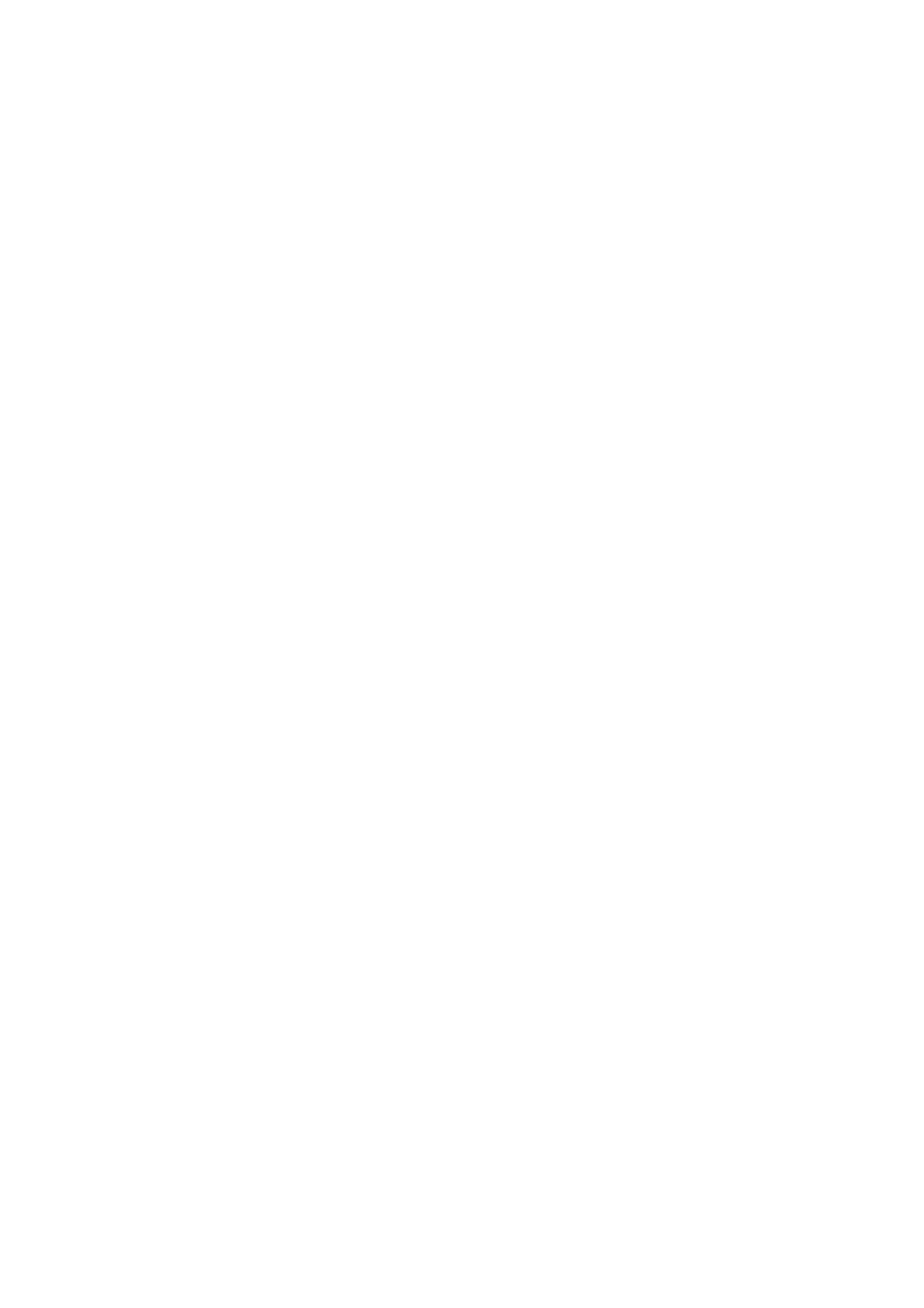## **CONTENTS**

| $\mathbf{1}$    | <b>INTRODUCTION</b>                                     | $\tau$ |
|-----------------|---------------------------------------------------------|--------|
| $\overline{2}$  | <b>LASER SOURCE PRINCIPLE</b>                           | $\tau$ |
| 3               | <b>SYSTEM LAYOUT</b>                                    | 9      |
| $\overline{4}$  | LASER SYSTEM SAFETY, ALIGNMENT, AND OPERATION           | 11     |
| 4.1             | Laser safety                                            | 11     |
| 4.2             | Alignment                                               | 12     |
| 4.3             | System operation                                        | 15     |
| 5               | <b>EXPERIMENTAL RESULTS</b>                             | 15     |
| 5.1             | Idler output energy and power                           | 16     |
| 5.2             | Idler wavelength measurements                           | 17     |
| 5.3             | Beam quality measurements                               | 18     |
| 6               | <b>CONCLUSIONS</b>                                      | 20     |
| <b>APPENDIX</b> |                                                         |        |
| $\mathsf{A}$    | QUASI PHASE-MATCHING BY PERIODIC POLING IN PPLN         | 22     |
| A.1             | Quasi phase-matching                                    | 22     |
| A.2             | Methods of quasi phase matching                         | 23     |
| A.3             | Properties of periodically poled lithium niobate (PPLN) | 23     |
|                 | Distribution list                                       | 25     |

**Page**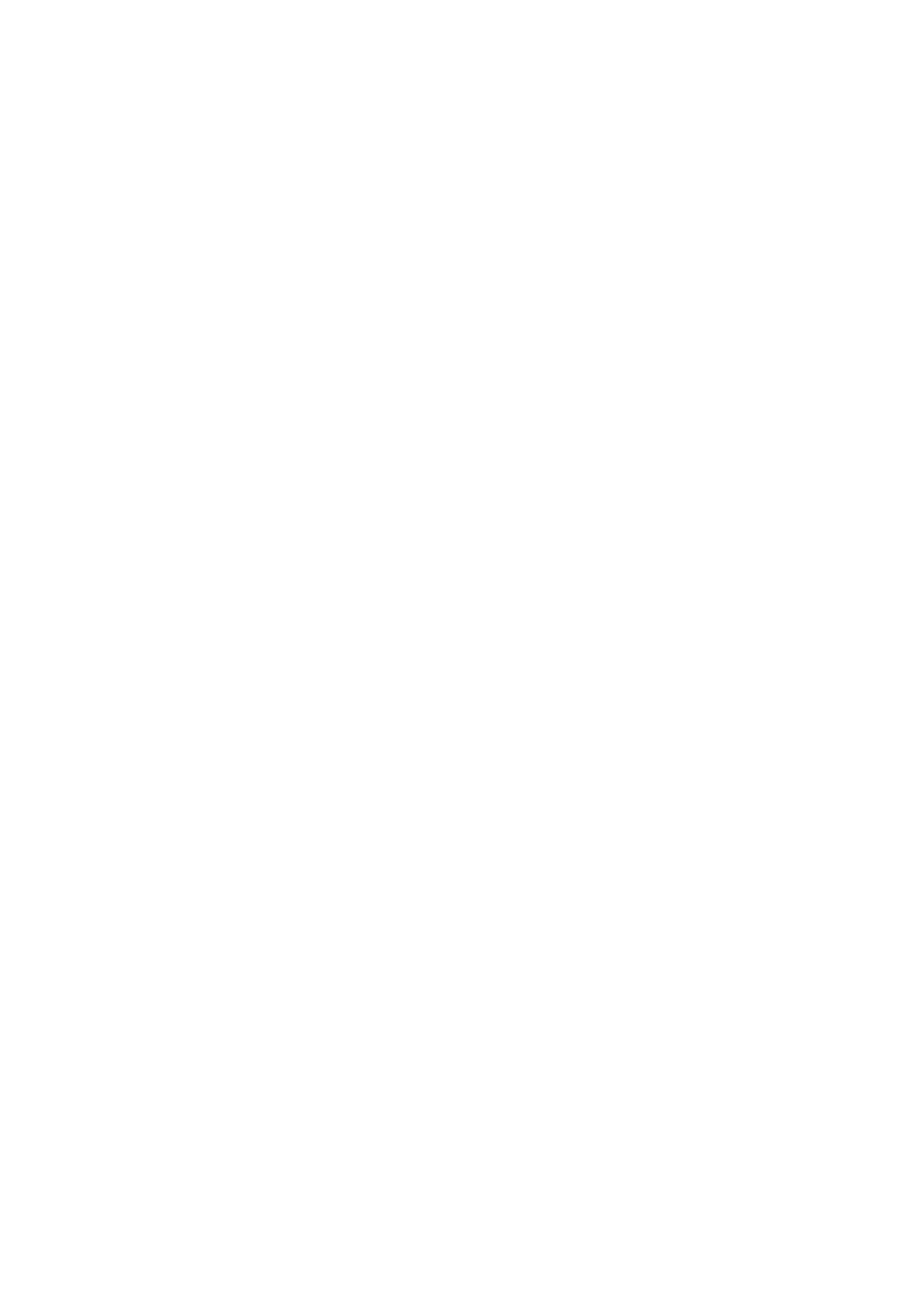#### <span id="page-8-0"></span>**MID-INFRARED LASER SOURCE - Operator's guide**

#### **1 INTRODUCTION**

There is currently an urgent military need for efficient tunable laser sources in the 3-5  $\mu$ m (mid-IR) spectral band. Such sources are key components in directive infrared countermeasure systems against military infrared sensors, such as missile seekers and thermal imagers. Such countermeasure acts may include either deception, dazzling, or destruction of the infrared sensor. FFI has taken interest in this subject, both in order to investigate the vulnerability of Norwegian military sensors to such countermeasures and in order to evaluate the possibility of employing such countermeasures against enemy sensors, such as IR missile seekers.

This report describes a mid-IR source developed for this purpose at FFI. It is based on a primary laser source at 1.06 µm wavelength, which is shifted to the mid-IR region by a nonlinear optical device, called an optical parametric oscillator. The nonlinear material is socalled periodically-poled lithium niobate, which is suitable for generation of mid-IR wavelengths up to about 4 µm. The report meant to serve as a guide for operation of the system.

Section 2 of the report gives a brief introduction to the basic principle of the laser system. An overview of the laser configuration and the functions of the different components is given in Section 3. Section 4 discusses some important laser safety issues, and provides instructions concerning alignment and operation of the system. Some of the measured performance characteristics of the source are discussed in Section 5, and conclusions are given in Section 6. Some details concerning the special type of nonlinear material used in this work are discussed in Appendix A.

### **2 LASER SOURCE PRINCIPLE**

The laser system is based on an optical parametric oscillator (OPO), which converts light from a near-infrared laser at about 1  $\mu$ m wavelength into light at longer wavelengths by a wavelength mixing process in a nonlinear crystal [1, 2]. The principle is illustrated in Figure 2.1.



*Figure 2.1: Optical parametric oscillator principle.*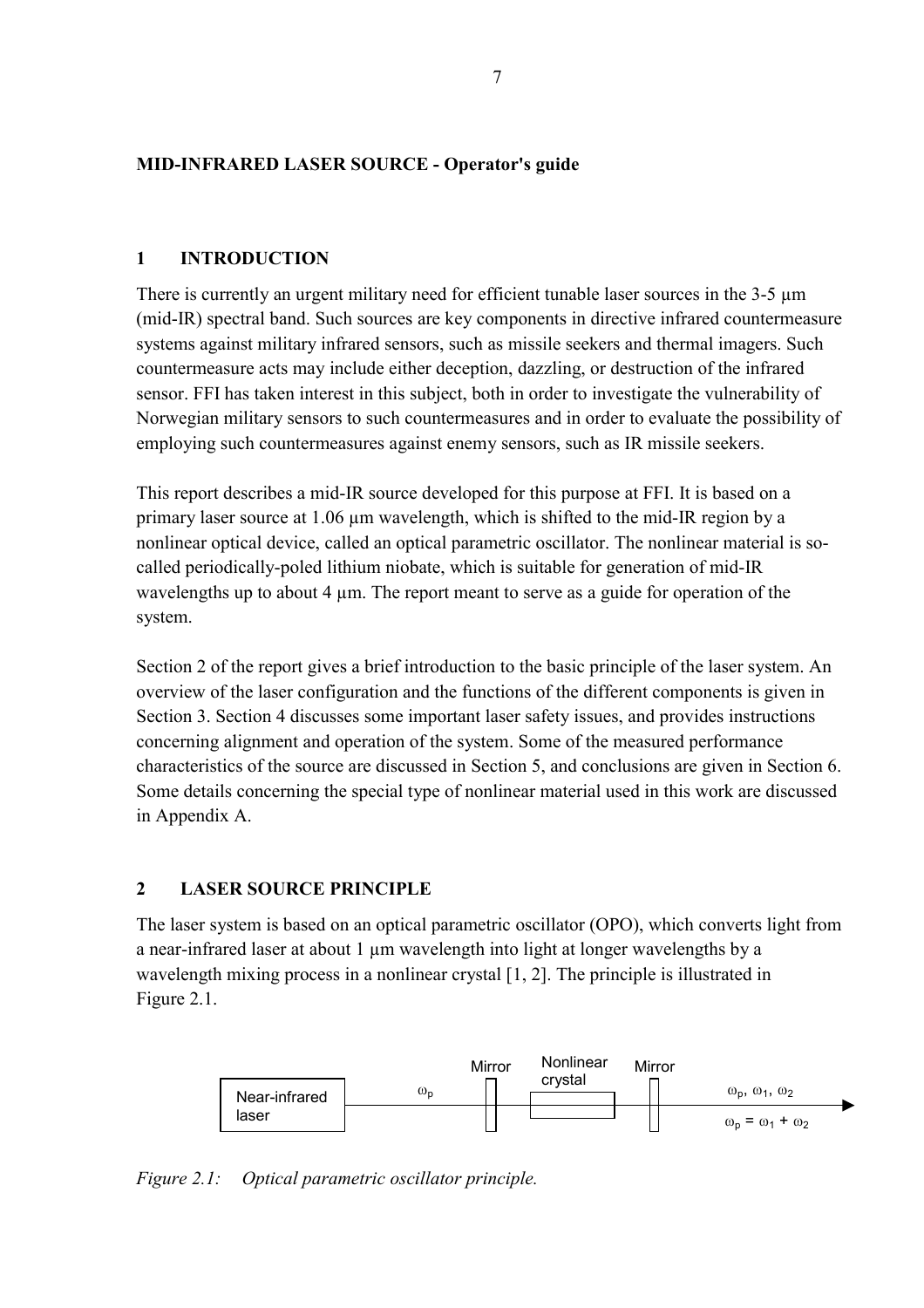The near-infrared laser, commonly called the *pump* laser, has frequency  $\omega_p$ . This frequency is converted in the nonlinear crystal to two new frequencies  $\omega_1$  and  $\omega_2$ , the sum of which is equal to  $\omega_p$ . The nonlinear process is enhanced by placing the nonlinear crystal into a resonator, which provides feedback and oscillation at one of the new frequencies (thereby the name *optical parametric oscillator*). The oscillating electromagnetic wave is commonly called the *signal* wave, and the other generated wave is called the *idler* wave. In some cases the resonator provides feedback at both of the generated frequencies, and both generated waves are then called signal waves.

The signal and idler frequencies ( $\omega_1$  and  $\omega_2$ ) can generally be varied by changing the so-called *phase-matching* condition for the 3 waves in the nonlinear crystal [1]. This is normally achieved by changing the crystal orientation or temperature. The nonlinear material used in the system described in this report is so-called periodically poled lithium niobate (PPLN) [3-5]. Phase-matching in this material is achieved by a special technique, called quasi-phasematching, which is explained in more detail in Appendix A. This type of phase-matching can generally be obtained if the orientation of the nonlinear crystal material is inverted periodically in the propagation direction of the electromagnetic waves. The spatial period of the inversion will typically be in the range from a few um up to a few tens of um. In PPLN the periodic inversion is obtained by applying a periodic electric field, which induces a permanent periodic inversion of the polarity of the ferroelectric domains in the crystal. The spatial period of the inversion grating, together with the crystal temperature, determine the signal and idler frequencies,  $\omega_1$  and  $\omega_2$ , for a given pump frequency,  $\omega_{\rm n}$ .

The PPLN crystal used in the system described here is manufactured by Crystal Technology (US). The crystal is 18 mm long, 1 mm wide, and 11.5 mm high. The crystal has 8 different periodic poling gratings, positioned side by side with 0.1 mm spacing along the vertical direction, as illustrated in Figure 2.2. The  $1<sup>st</sup>$  grating is 1.7 mm high and the 7 other gratings about 1.3 mm high. A pump beam aligned to hit grating number 5 is indicated in the figure.



*Figure 2.2: PPLN crystal with 8 periodic poling gratings* 

The grating period varies from 28.5 µm in grating 1 to 29.9 µm in grating 8. This implies that the idler wavelength can be varied from about 3.8  $\mu$ m to 3.1  $\mu$ m, for a pump wavelength of 1.064 µm and 190°C crystal temperature, as used in the system described in Section 3 below.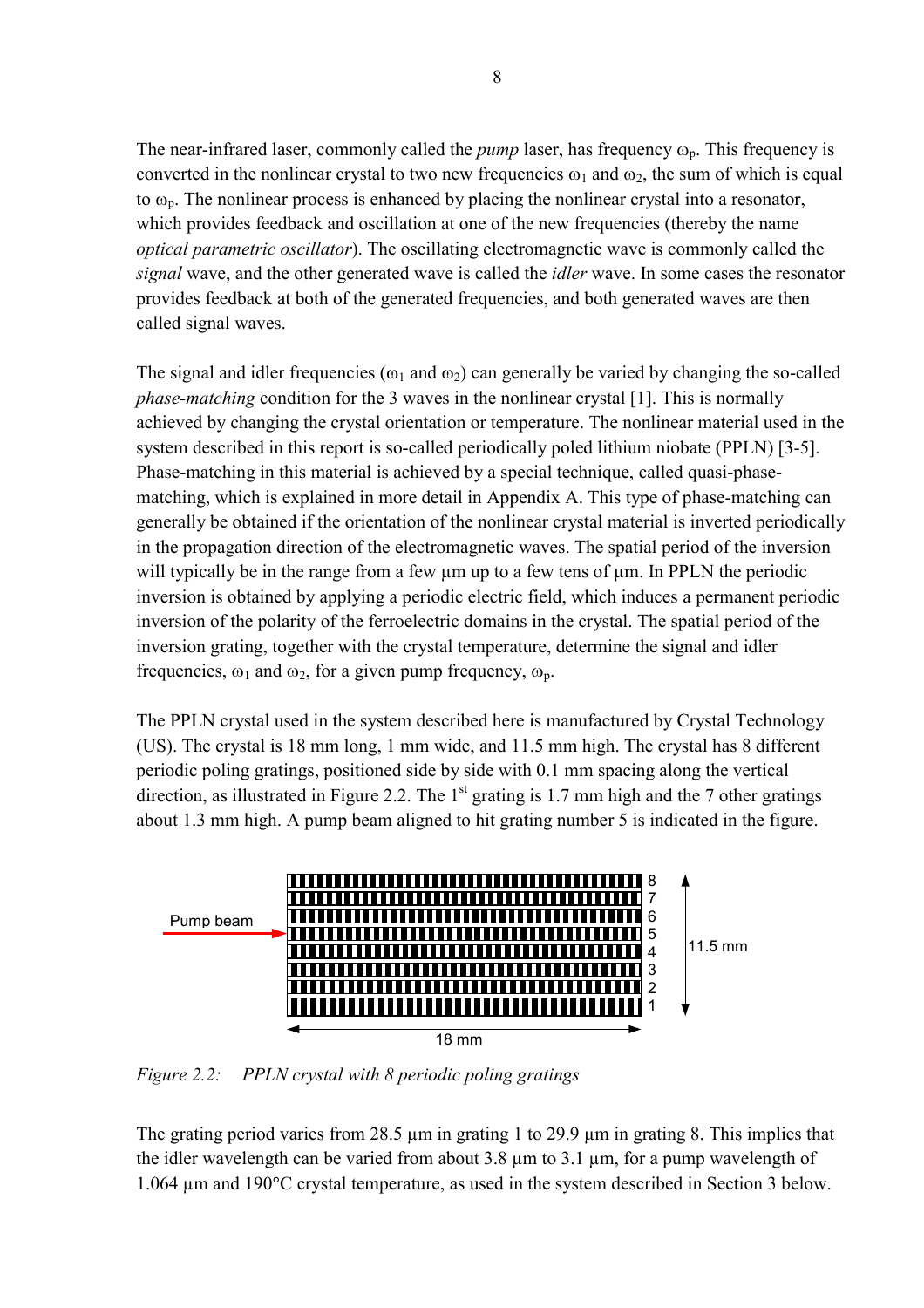<span id="page-10-0"></span>Wavelength tuning is achieved by translating the crystal vertically in order to hit different gratings with the pump beam.

The optical parametric oscillator in the system described below has a 3-mirror ring resonator instead of the simple 2-mirror resonator shown in Figure 2.1. This type of resonator has certain advantages related to lack of feedback to the pump laser, reduced problems with thermal effects and optical damage, and reduced back-conversion from the signal and idler to the pump wave.

## **3 SYSTEM LAYOUT**



*Figure 3.1: System layout: /2 – half-wave plate, P - polarizer, BD – beam dumps, L – lenses, OPO – optical parametric oscillator, PPLN – periodically poled lithium niobate (the nonlinear crystal used for wavelength conversion)*

The system is mounted on a 0.3 m by 1.2 m breadboard with the optical layout shown in Figure 3.1. The pump laser is a  $Nd:YVO<sub>4</sub>$  laser (Spectra Physics, Model T80-YPH40-106O). The laser produces a vertically polarized beam at 1.064µm wavelength, with a good beam quality ( $M^2 \approx 1.2$ ). It can be operated in Q-switched mode over a wide range of pulse rates (1-100 kHz). At 20 kHz pulse rate, which is optimal for the OPO on the breadboard, the laser produces an average output power of 16 W. The pulse length at this pulse rate is 35 ns.

The pump beam passes through the half-wave plate  $(\lambda/2)$  and the horizontal polarizer (P). By rotating the half-wave plate an angle of  $\theta$ , the plane of polarization is rotated an angle 2 $\theta$ , hence by rotating the half wave plate an angle of 0-45°, we can adjust the power of the horizontally polarized beam transmitted by the polarizer from 0-16 W. The vertically polarized component of the beam is reflected by the polarizer and directed into a beam dump (BD1). If most of the pump power is directed into the beam dump, it can reach a high temperature and one should therefore avoid touching it.

The horizontally polarized component of the pump is directed to the PPLN OPO by two mirrors and focussed into the PPLN crystal by the lens (L1). L1 has a focal length of  $f = 300$  mm. The focal length and position of L1 are chosen in order to obtain a pump beam waist with a diameter of about 0.5 mm in the center of the PPLN crystal.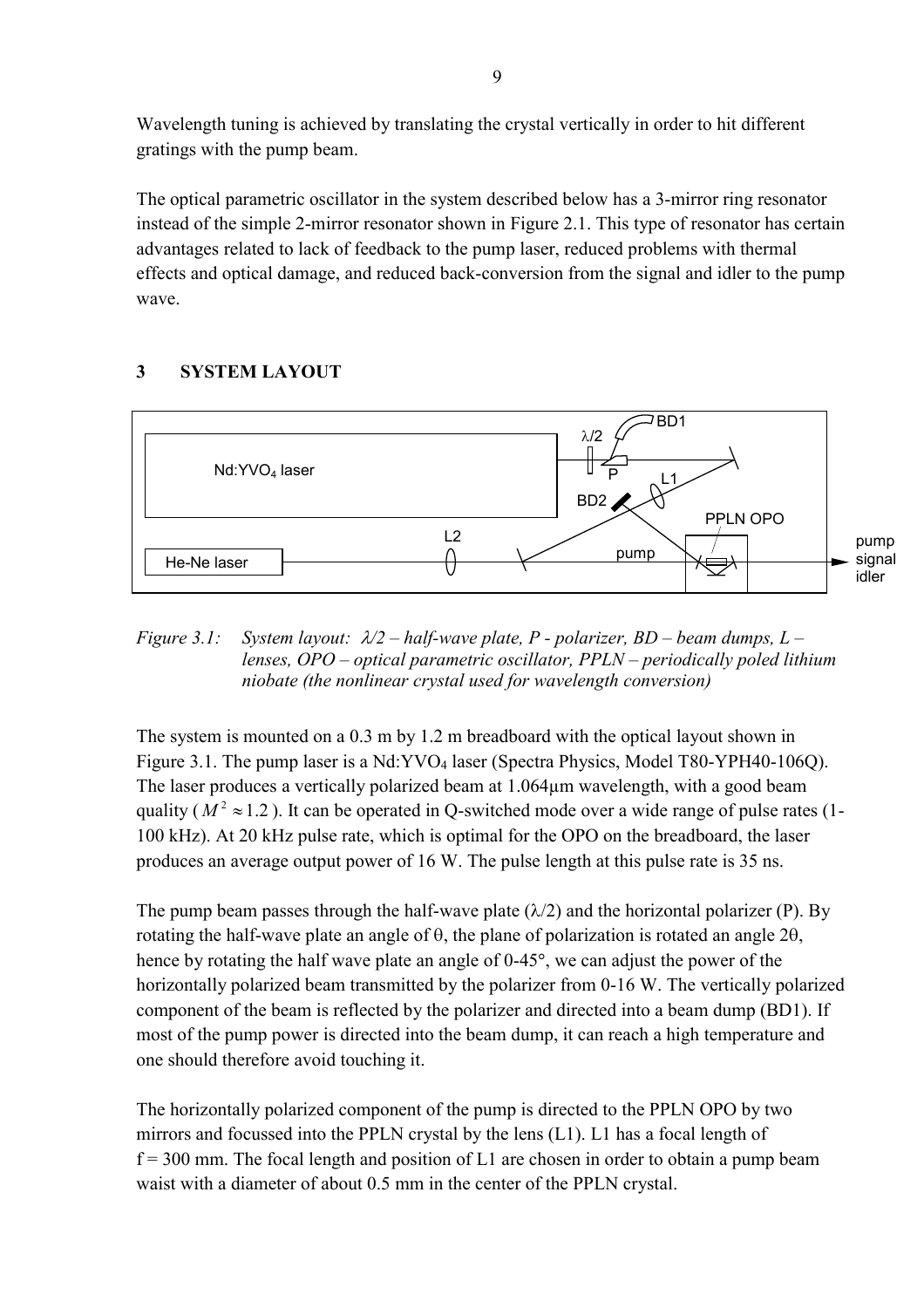The He-Ne laser is used for alignment purposes. It is combined with the pump beam before the PPLN OPO and is aligned to perfectly overlap the pump beam. The lens (L2) is used to focus the He-Ne beam to approximately the same diameter as that of the pump inside the PPLN crystal.

As explained earlier, the PPLN crystal has 8 periodic poling gratings with periods ranging from 28.5 µm to 29.9 µm. When pumped at 1.064 µm, the OPO idler wavelength ranges from approximately 3.8  $\mu$ m (for 28.5  $\mu$ m period) to 3.1  $\mu$ m (for 29.9  $\mu$ m period), at a typical crystal temperature of 190 °C. The idler wavelength decreases with increasing temperature by 2-3 nm/K, the highest value representing the grating with 29.9 µm period.

The OPO resonator is a 3-mirror ring resonator, as indicated in Figure 3.1. The round-trip geometrical length is about 67 mm, which gives a round-trip time of 0.3 ns. The pump input mirror is flat, with reflectances of 15 %, 100 %, and 13 %, for the pump, signal, and idler waves respectively. The output coupler is also flat, and the corresponding reflectances are 5 %, 76 %, and 9 % (for pump, signal, and idler). The third (folding) mirror is concave with 2 m radius of curvature, and is gold-coated. Some results will also be presented in Section 5, using a flat gold-coated mirror.

#### **Removing the pump and signal beams:**



*Figure 3.2: Options to remove the pump and signal beams. LP is a Spectrogon LP-2500 long-pass filter. M1 and M2 are two dielectric mirrors (Laseroptik HR4200nm, HT2100nm/0*-*), with high transmittance for the pump and signal and high reflectance for idler wavelengths above 3.4 µm.*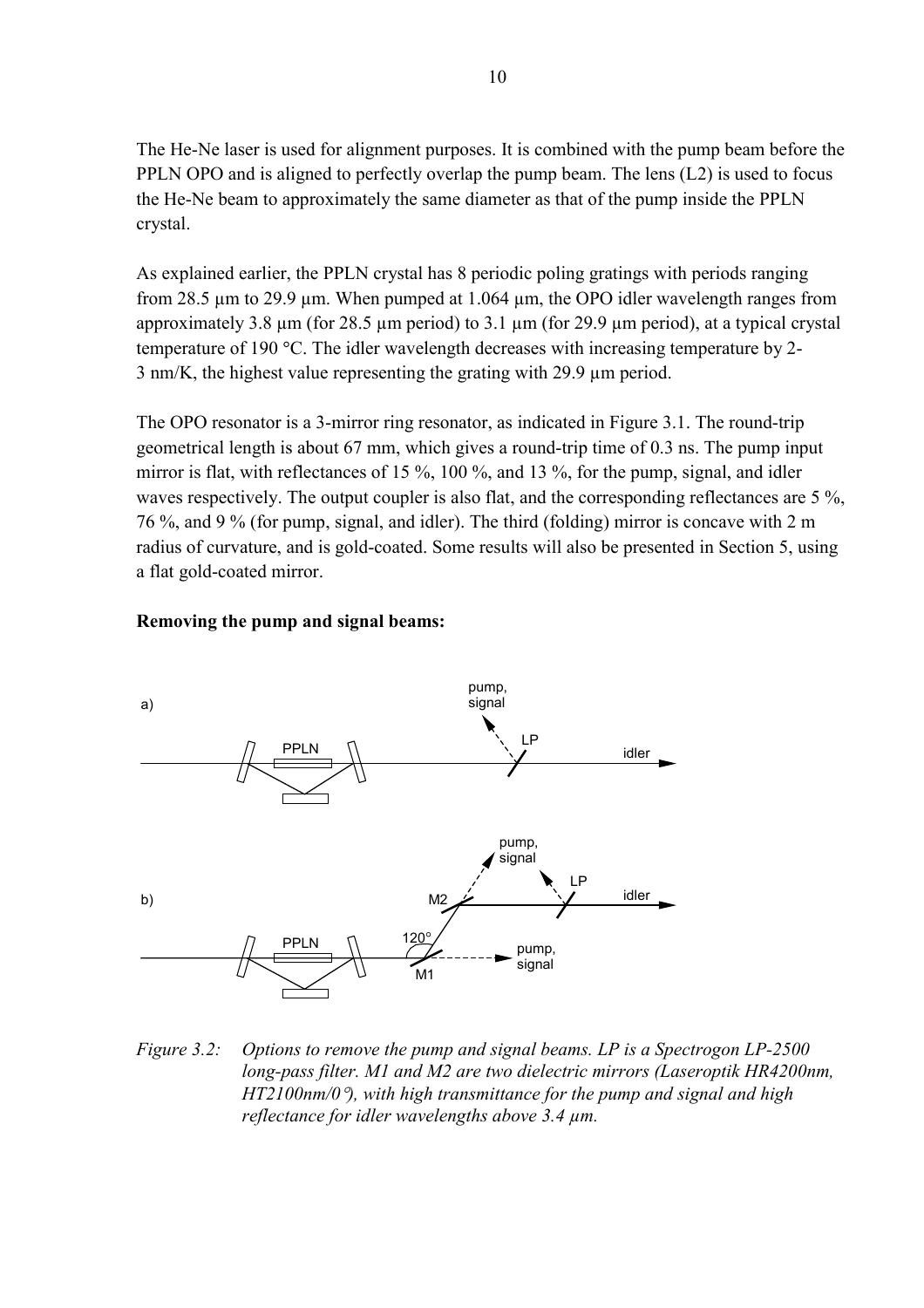<span id="page-12-0"></span>As indicated in Figure 3.1, the light beam leaving the OPO is a mixture of the pump, signal, and idler waves. Since the idler is the wavelength of interest in this case, the unwanted pump and signal beams have to be filtered out. The two methods shown in Figure 3.2 are used for this purpose:

In option a) a long-pass filter (LP) is used to suppress the pump and signal. The filter consists of a dielectric coating on a Ge substrate. It has a transmittance of 94 % for wavelengths longer than 2.5 µm and a transmittance of less than 0.1 % for wavelengths shorter than 2.5 µm. Most of the pump and signal power is reflected by the filter, but a fraction is also absorbed by the Ge substrate. If the OPO is aligned such that the idler overlaps with the pump, we observe a distortion of the transverse intensity profile of the idler. The reason for this is that the absorbed pump (and signal) leads to local heating such that a thermal lens is created. The thermal lens focuses the part of the idler overlapping with the thermal lens, thereby causing a distortion of the idler. To avoid this, one may use option b).

In option b) two dielectric mirrors (M1 and M2) are inserted into the optical path before the LP-filter. At  $60^{\circ}$  angle of incidence, the mirrors have a transmittance of about 90 % for pump and signal, and a reflectivity of more than 95 % for wavelengths longer than about 3.4  $\mu$ m. Thus, most of the pump and signal is removed before the LP-filter, so that the pump-induced thermal lens effect may be avoided. One must note, however, that option b) cannot be used for idler wavelengths shorter than about 3.4µm, since the transmittance of M1 and M2 increases rapidly below this wavelength. There is also a 10 % loss of idler power in option b) compared to option a).

### **4 LASER SYSTEM SAFETY, ALIGNMENT, AND OPERATION**

#### **4.1 Laser safety**

The pump source used in the laser system is a very powerful (15-20 W) near infrared (1.064 µm) laser, which poses a serious risk of eye damage (to the retina), severe skin burns, or fire, if proper protection against it is not applied. *Therefore, protective eyewear should always be used by all persons who could possibly be exposed, whenever the pump source is switched on*. In addition to the pump beam, the OPO will generate signal and idler beams at about 1.5 µm and 3-4 µm wavelengths. These beams are also sufficiently powerful to cause burns or fire, but will not penetrate into the eye and cause damage to the retina. *To avoid risk of burns or fire, all beams and reflections should be properly terminated by beam dumps*. In addition, the OPO generates weak green and red beams at 0.532 µm (non-phase-matched frequencydoubling of the pump) and at 0.63 µm (sum-frequency mixing of pump and signal). The LPfilter shown in Figure 3.2 will reflect and absorb all wavelengths generated by the system, except the idler beam, so these beams can easily be terminated inside the laser system itself.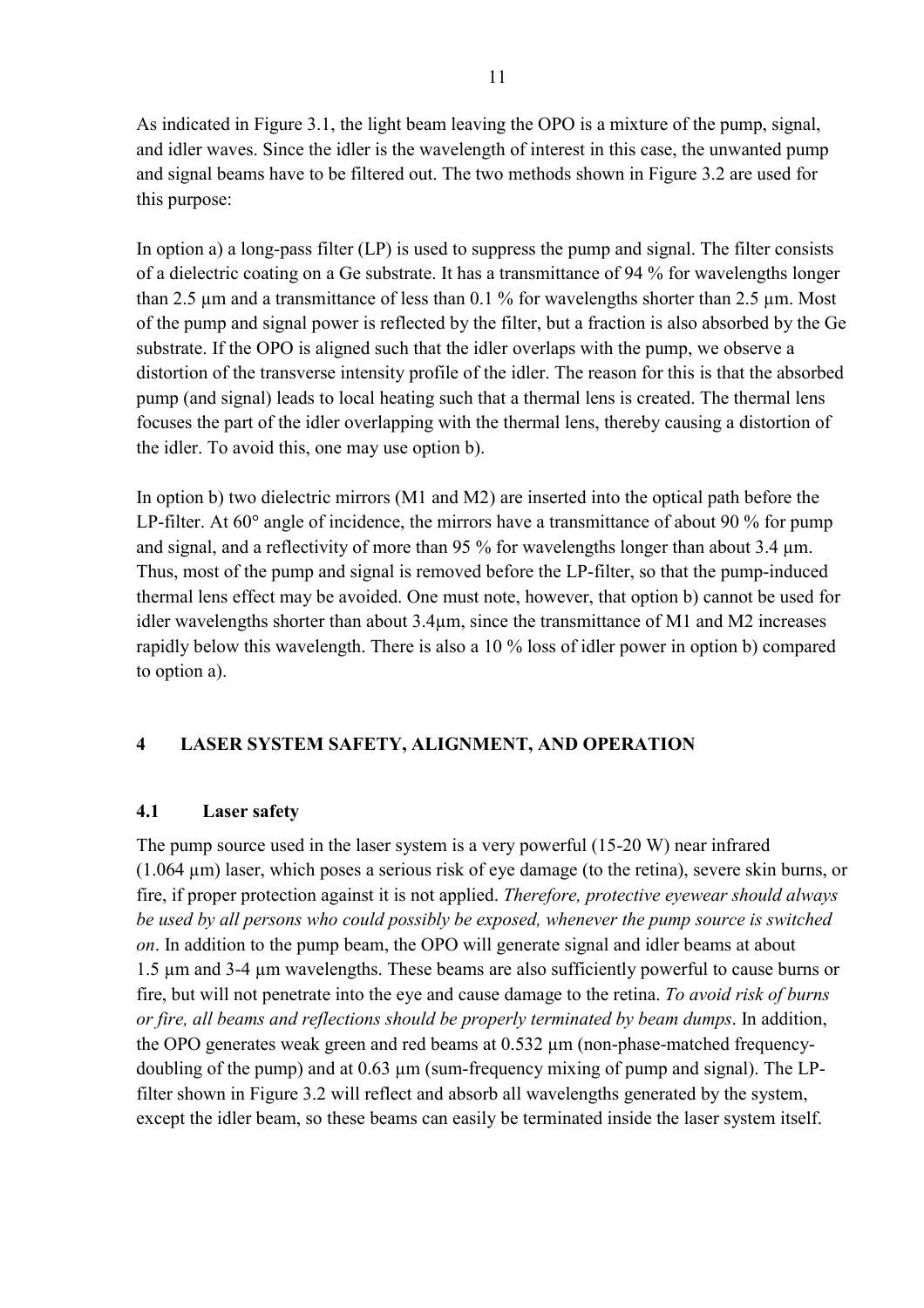<span id="page-13-0"></span>The idler beam is the main output beam from the system and will be used in different types of experiments. The idler power is in the range of 1-1.5 W and poses a risk of burns or fire when focused. Proper care must therefore be taken to prevent such risks by suitable control of the idler beam paths.

For laser safety in general, refer to the safety instruction for work with lasers at FFI: *Verneinstruks for arbeid med laserlys ved Forsvarets forskningsinstitutt*.

*It is the responsibility of the person operating the laser system to prevent all risks of injury or damage*. The operator must be well aware of all such risks and apply necessary protective measures.

### **4.2 Alignment**

The details of the OPO alignment procedure depends on whether this is the initial alignment of the OPO or a minor adjustment to correct for a misalignment which may have occurred after a period of use or after the system has been moved from one location to another. In any case, the goals of the alignment of the OPO resonator are:

- 1) To make the signal beam overlap with itself after one roundtrip in the resonator.
- 2) To make the signal beam overlap with the pump beam inside the PPLN crystal.

#### **Initial alignment:**



*Figure 4.1: Ray diagram used for alignment of the OPO* 

A ray diagram used for alignment of the alignment of the OPO is sketched in Figure 4.1. Refer also to the system layout shown in Figure 3.1. The following steps are required for the initial alignment of the OPO: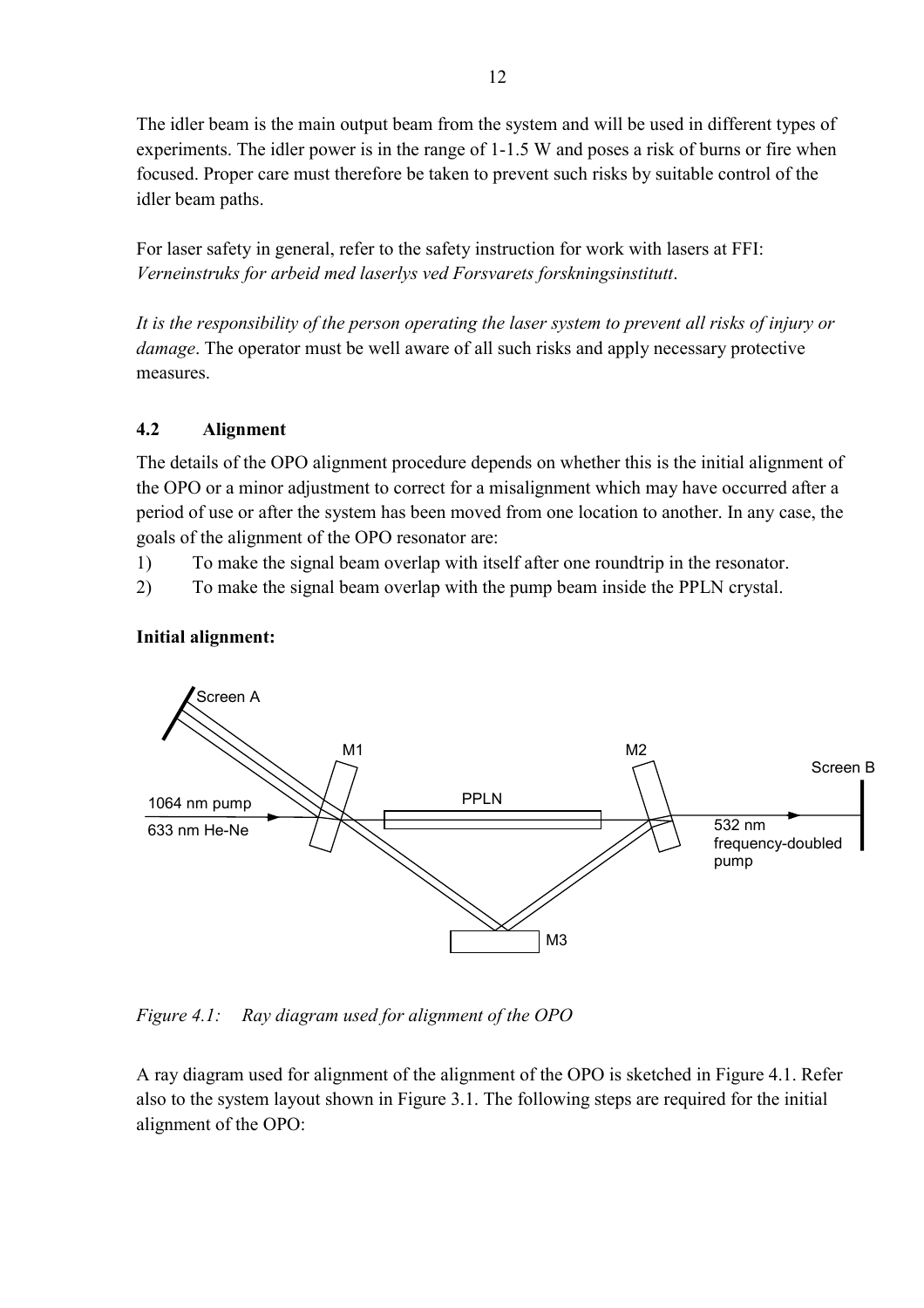- a) The pump must be focused to a suitable waist diameter (0.45-0.5 mm) in the center of the PPLN crystal. Focussing of the pump is done by lens L1 in Figure 3.1. Place a camera in the desired center position of the PPLN. Turn on the pump laser as explained in Section 4.3. Run the pump laser at full power and 20 kHz pulse rate, and attenuate the pump to obtain a suitable intensity on the camera. Suitable attenuation may be obtained by using the half-wave plate and polarizer shown in Figure 3.1, as well additional optical filters. Adjust L1 until the desired waist size and position is obtained. Then adjust the pump and He-Ne beams until they are perfectly overlapping, observing both beams with a camera at different positions along the beam path. Then turn the pump laser off.
- b) Put the OPO assembly in its desired position, and observe the He-Ne spot on the input and output faces of the PPLN with an eye piece (the *pump laser must be turned off* during this operation!!). Adjust the OPO assembly with the translationand tilt-mount until the He-Ne spot is centered in the input and output apertures of the desired PPLN grating. The reflected He-Ne beam should then propagate back along the incoming beam direction.
- c) Place screen A as shown in Figure 4.1. Adjust mirrors M1 and M2 (M3 is fixed) in order to obtain the He-Ne beam reflection pattern indicated in the figure on screen A. There may be up to 4 intense spots on the screen, 2 reflections from the outer and inner side of M1 and 2 reflections from M2 (in the current set-up the reflected beam from the outer side of M2 is clipped by the PPLN mount before reaching the screen). With perfect alignment, the reflections from the inner sides of both mirrors should overlap on the screen, as indicated. Make fine adjustments of M1 and M2 to make the two reflections overlap perfectly, independent of the distance between M1 and screen A. The OPO may now be sufficiently well aligned to oscillate when pumped at full pump power.
- d) Switch on the PPLN heater, and set the temperature to 190°C. Put a power meter in front of the OPO in order to monitor the pump power. Turn on the pump laser as explained in Section 4.3. Run the pump laser at full power and 20 kHz pulse rate. Adjust the half-wave plate shown in Figure 3.1 so that the pump power in front of the OPO is as low as possible. Then remove the power meter.
- e) Place the LP-filter shown in Figure 3.2a at the output of the OPO (about 50 cm away) and put a power meter after the filter to measure the idler output. The reflected pump beam from the LP-filter must be blocked by a suitable beam dump. Increase the pump power slowly up to 15 W by adjusting the half-wave plate, while observing the power meter readout to see if the OPO starts to oscillate. If the OPO starts oscillating, then make vertical and horizontal tilt adjustments of M2 to maximize the idler power before increasing the pump power to the nominal value of 15 W. Finally, adjust both M1 and M2 to maximize the idler output, by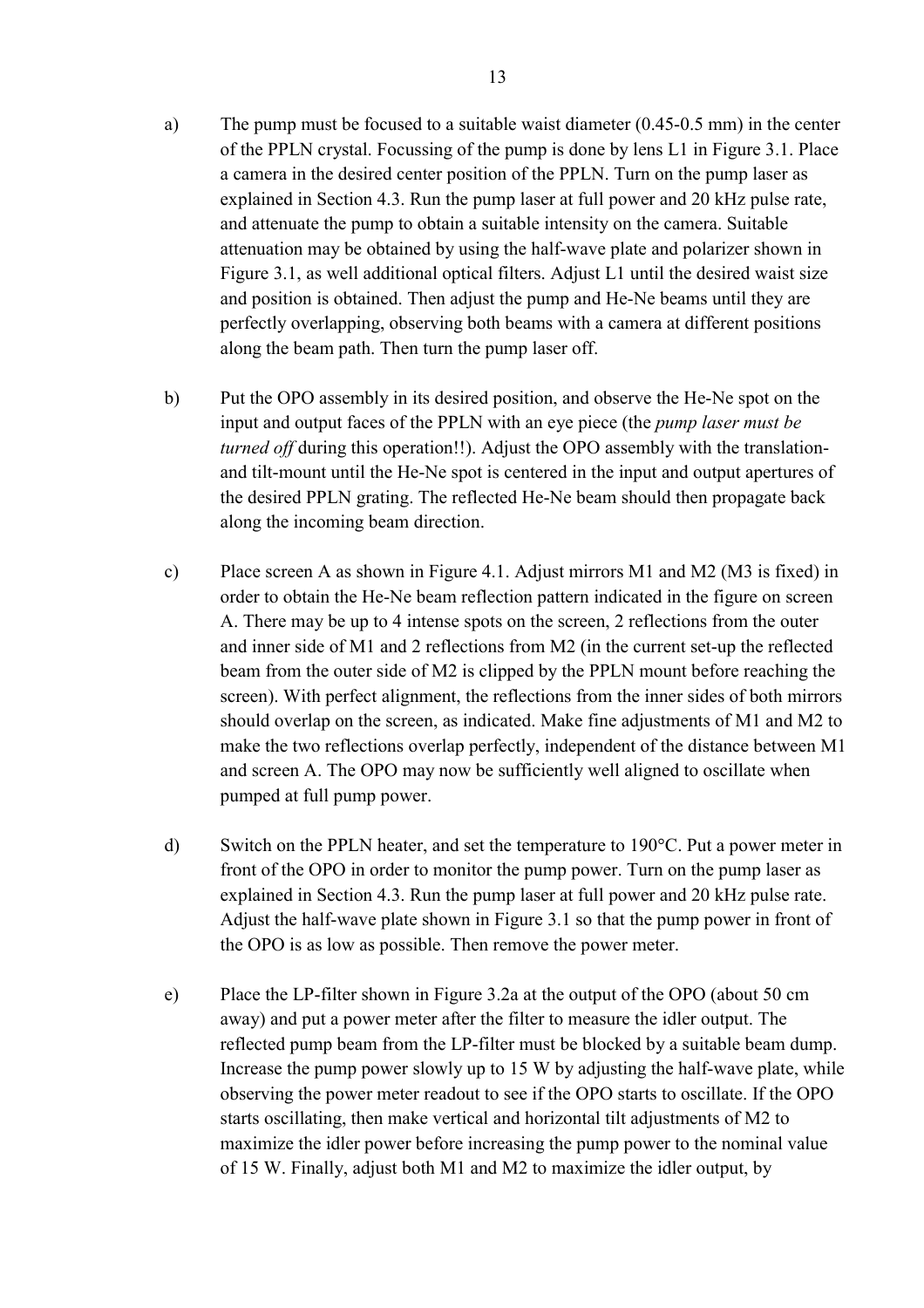systematically "jogging" the tilt angle of both mirrors, first in the vertical- and then in the horizontal direction: First, make a small vertical tilt of M1 away from the current optimal position, causing a small drop in the idler power. Then tilt M2 to maximise the power again. If this leads to a higher idler power than the initial value, then repeat this step as many times as necessary until the idler power reaches a maximum. If the idler power decreases in the first step, then start by tilting M1 in the opposite direction. Then repeat the procedure in the horizontal direction. The idler power should now be in the range of 1.1-1.4 W, depending on which PPLN gating is used (refer to the test results in Section 5).

- f) If the OPO does not oscillate at 15 W pump power, then make small tilt adjustments of M2 in the vertical direction to search for oscillation. The horizontal adjustment is less critical and should not be touched before a vertical search has been tried. If the OPO starts oscillating, then optimise the idler power as explained under e).
- g) If oscillation is still not obtained, a separate check of the alignment can be made by observing the weak beam of green light generated by frequency-doubling of the pump in the PPLN. This beam will perfectly overlap the pump and can be observed on screen B, as shown in Figure 4.1. For perfect alignment of M1 and M2, the part of the green beam which has passed one round-trip around the resonator should perfectly overlap the part which is coupled out directly through M2. Adjust M1 and M2 and observe the overlap on screen B. An extra check may also be made by observing the green and red spots on Screen A. Then remove screen B and adjust the pump power to 15 W. If necessary, make a small vertical tilt adjustment of M2 to make the OPO oscillate. Then optimise the idler power as explained under e). If the OPO does not oscillate after these alignment steps, parts of the alignment procedure will have to be repeated with improved accuracy.

#### **Minor alignment adjustments:**

After some time of use, or after the system has been moved, it may occur that the OPO becomes misaligned. This is usually indicated by a decrease in the idler output power. If the drop in idler power is small, one may be able to optimise the resonator by adjusting mirror M2 only. Note again that the output power is more sensitive to adjustments in the vertical direction than in the horizontal direction. For a larger misalignment, one may have to adjust both M1 and M2 by the jogging procedure explained under step e) above.

Note also that a drop in output power may have other explanations, such as contamination or damage to optical surfaces, or a drop in output power from the pump source.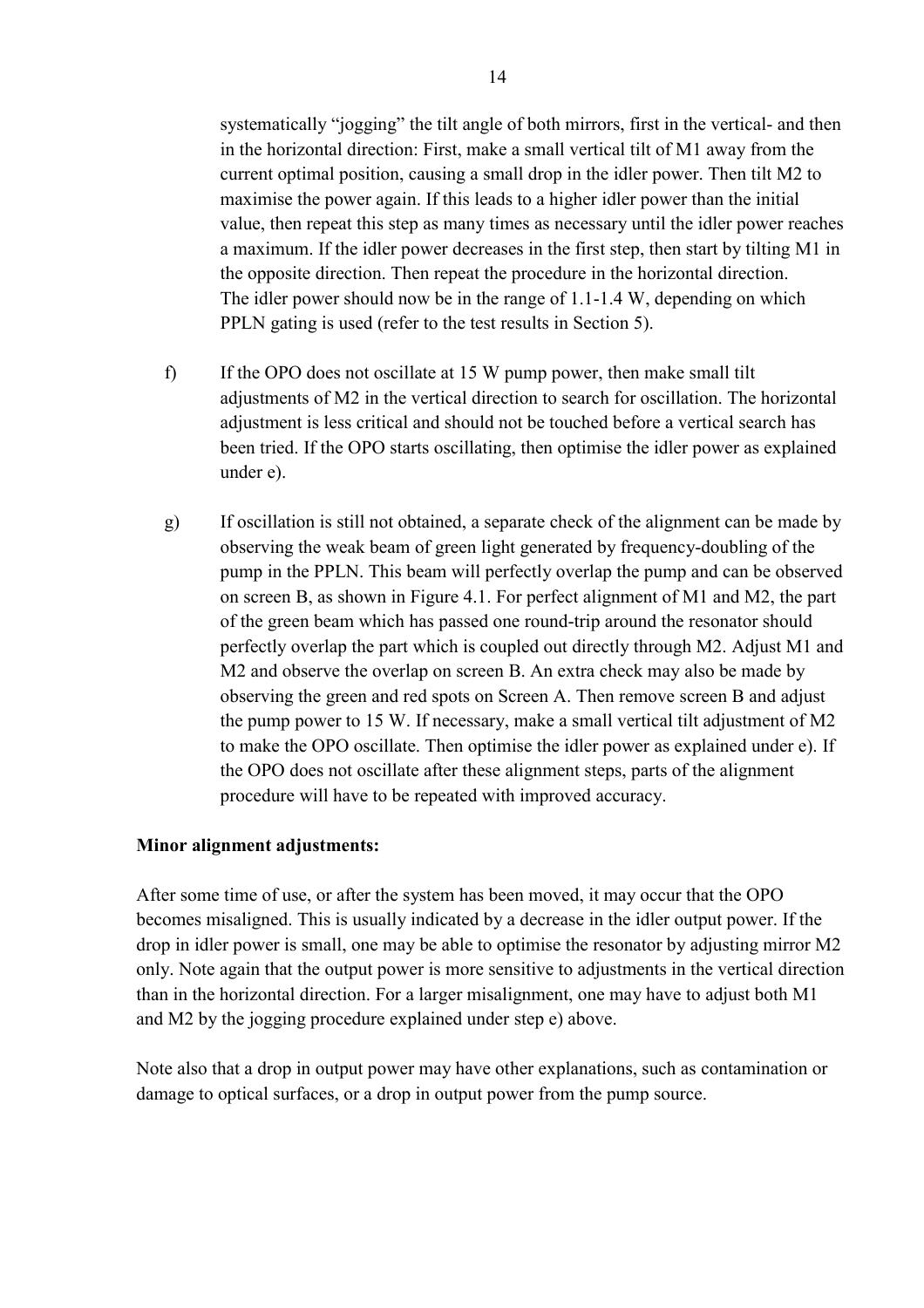#### <span id="page-16-0"></span>**Changing the PPLN grating period:**

As explained earlier, the idler wavelength may be changed by using another grating on the PPLN crystal. Such a change is achieved by displacing the entire OPO assembly vertically. Small displacements up to 2-3 mm are achieved by adjusting two screws on the mount which carries the OPO assembly. Larger displacements require adjustment of the height of the posts that carries the mount. After such a change of grating, it is important to ensure that the pump beam is well centered in the input aperture of the new grating. This is checked by observing the spot of the He-Ne alignment beam on the input and output faces of the PPLN crystal, as explained under step b) above. Make sure that the He-Ne beam is reflected back along the direction of the incoming beam. After changing the grating it will usually be necessary to reoptimize the mirror alignment. Usually, the OPO will oscillate after a small adjustment of M2, and may reach full power without adjusting M1. If the power is lower than desired, one may have to adjust both M1 and M2 by the jogging procedure explained under step e) above.

#### **4.3 System operation**

When the system has been well aligned, it can be turned on and operated according to the following simple procedure:

- a) Turn on the PPLN crystal heater. The crystal temperature should reach a stable temperature of about 190° C before operating the OPO.
- b) Activate the pump laser as follows:

Switch on the water-cooling unit and the power supply. The pump laser is controlled by a computer program "t80". Start the program by typing "t80" and then ENTER to start the program in DOS. Press F1 to enter the monitor screen and then CTRL+PAGE UP to switch the diodes on. The diode currents will automatically be set to the nominal values for maximum laser output power. Let the diode temperatures stabilize at the nominal temperature values (displayed on the screen). Finally, insert the shutter deactivation knob on top of the laser head to transmit the pump beam from the laser head. The half-wave plate controlling the pump power to the OPO should normally be set in a fixed position for 15 W pump power, and need not be adjusted before turning the laser on.

### **5 EXPERIMENTAL RESULTS**

This section summarizes some of the measured performance characteristics of the OPO.

In the first OPO experiments, the resonator folding mirror, M3, was a flat gold-coated mirror. This mirror was damaged during the experiments and was replaced by another gold-coated mirror with 2 m radius of curvature. The curved mirror is used in the present version of the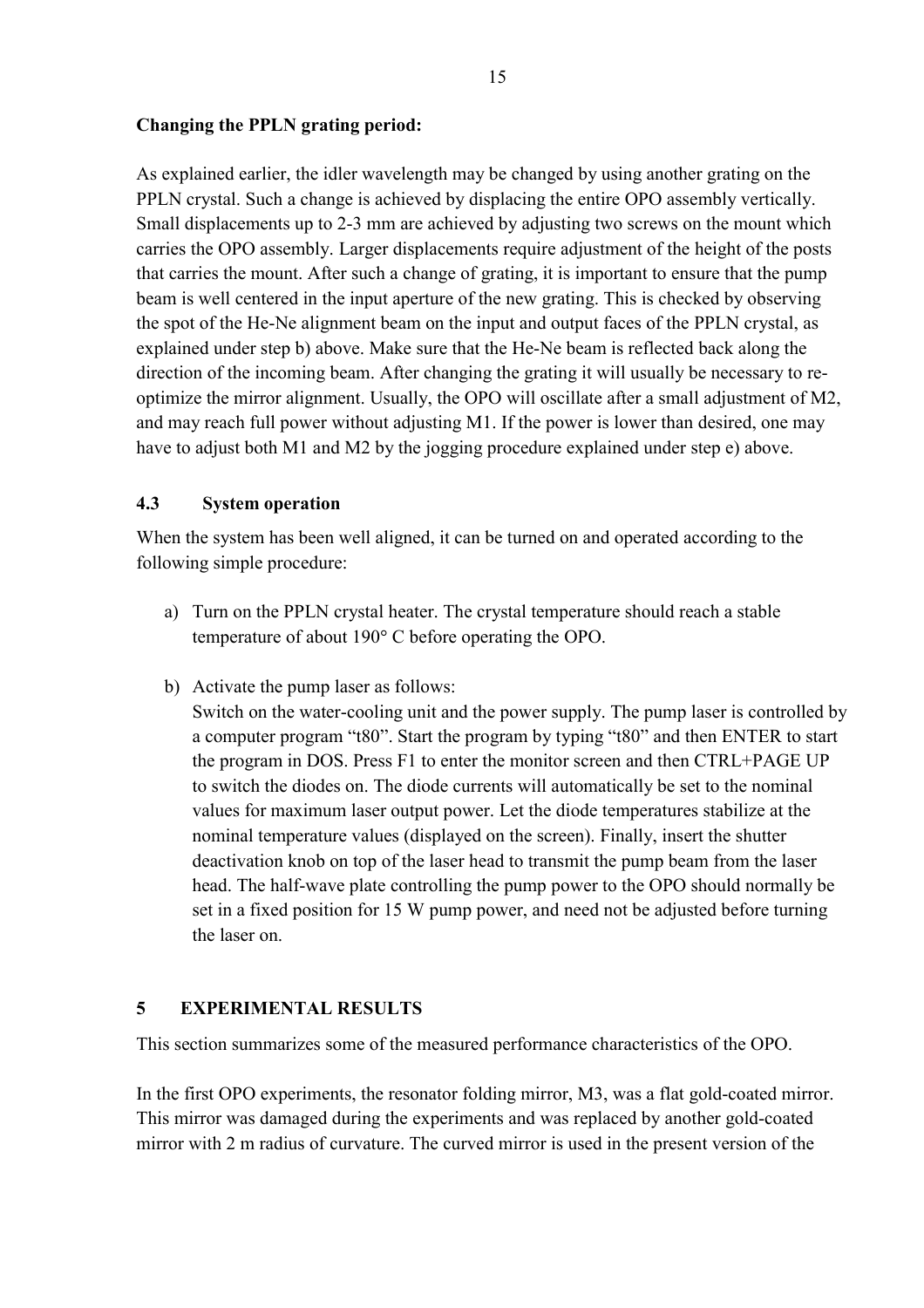<span id="page-17-0"></span>device. Unless otherwise stated, the results presented below have been obtained with the flat M3.

A fairly extensive experimental investigation has been carried out, including measurements at different pulse rates, measurements for different PPLN grating periods, measurement of idler wavelength as a function of PPLN temperature and pump power, and measurement of idler beam quality.

### **5.1 Idler output energy and power**

Figure 5.1 shows the measured idler pulse energy as a function of pump energy for 3 different pulse rates, 5, 10, and 20 kHz. The PPLN grating period was 29.1 µm (grating # 4) and the temperature 190 °C, yielding an idler wavelength of about  $3.52 \mu m$ . The idler energy values are corrected for a 12 % loss in the optical filter and mirrors, which were used to block the remaining pump and the signal at the OPO output (see Figure 3.2b).

There seems to be no significant dependence on pulse rate, indicating that there is little influence from thermal effects, which might arise from a small residual absorption at any of the wavelengths involved. Note that there is a variation in average pump power from 3.75 W (at 5 kHz) to 15 W (at 20 kHz) at the highest pulse energy. It should be remarked that it was generally necessary to make small adjustments of the resonator alignment in order to maximize the idler energy, as the pump power was raised from threshold and up to the maximum value. This was achieved by a small tilt adjustment of M2. The adjustment was particularly critical close to the pump threshold.



*Figure 5.1: Idler pulse energy as a function of pump energy at different pulse rates.* 

Similar experiments were performed with 3 of the gratings on PPLN crystal (grating 1, 4, and 8) with 29.9 µm, 29.1 µm, and 28.5 µm periods, yielding 3.11, 3.52, and 3.77 µm idler wavelength at 190 °C crystal temperature. As in Figure 5.1, we found that there was little dependence on the pump pulse rate. Results obtained with the 3 gratings are shown in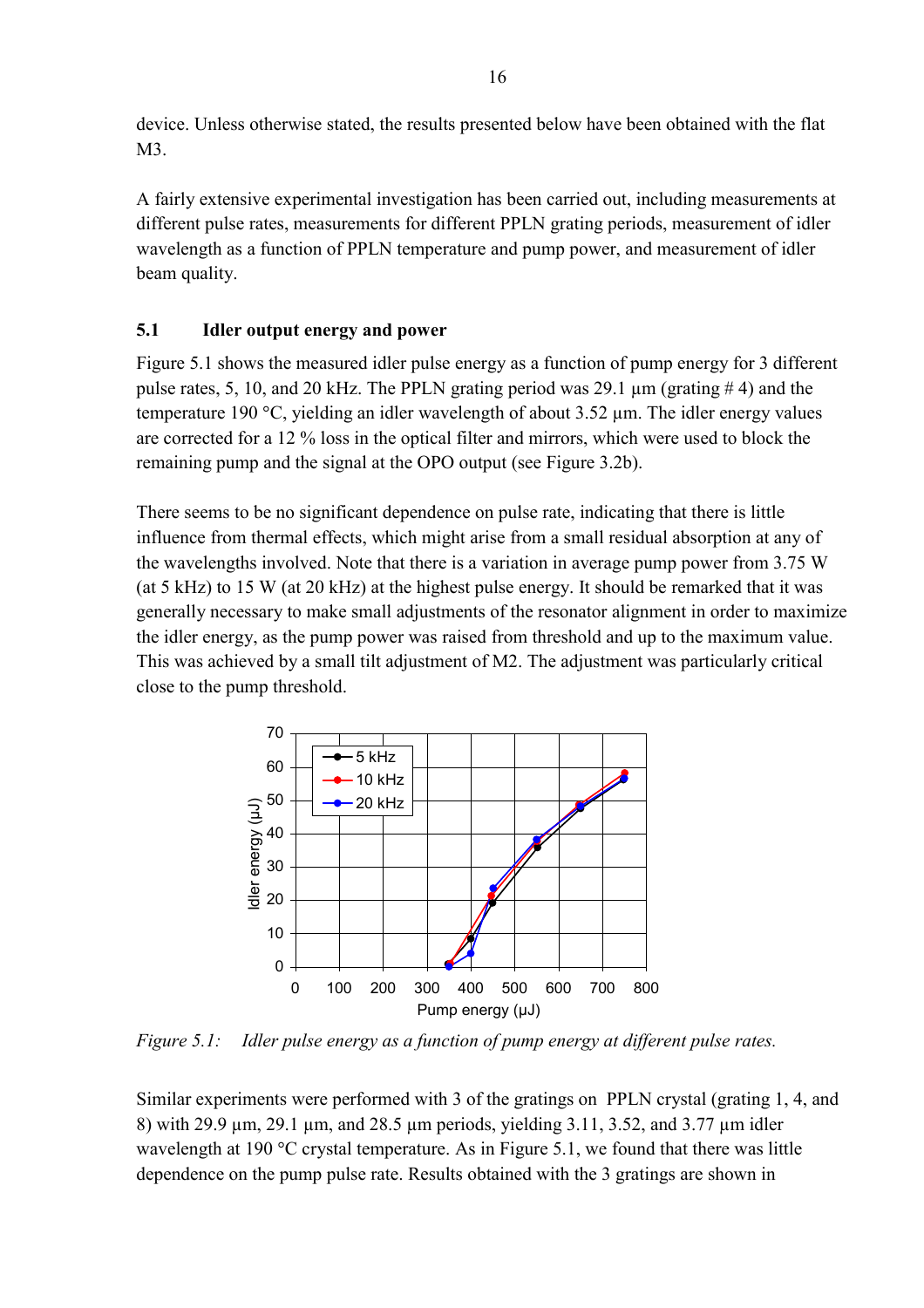<span id="page-18-0"></span>Figure 5.2 for 20 kHz pulse rate. The average idler output power is shown as a function of the pump power. As mentioned above, it became necessary to change mirror M3 (from flat to 2 m radius of curvature) during the experiments, and the data shown in the figure have therefore not all been obtained under exactly the same experimental conditions. However, this seems to have relatively little influence, at least at the highest pump powers, where the curves at 3.52 µm wavelength converge to approximately the same value for both mirrors. There are some inconsistencies near threshold (i.e. the lower threshold at 3.52 µm than at 3.11 µm with the curved M3), but this may have been due to small differences in the OPO alignment. At the maximum pump power we observe an increase in the idler output power for decreasing idler wavelength. This dependence is expected, due to the increasing idler photon energy and assuming an approximately constant number of idler photons per pulse.



*Figure 5.2: Measured idler power as a function of pump power. The measurements were made at 20 kHz pulse rate. The curved M3 had a 2 m radius of curvature.* 

#### **5.2 Idler wavelength measurements**

In Figure 5.3 we show the measured idler wavelength as a function of the PPLN temperature for the 3 grating periods. The results are in good agreement with phase-matching calculations using the most recent published data for the Sellmeier coefficients of PPLN [6]. It can be added that for all 3 gratings we observed a wavelength shift of approximately 4 nm when the average pump power was changed from 5 W (500 µJ at 10 kHz) to 15 W (750 µJ at 20 kHz). This wavelength shift corresponds to a temperature change of 1.5-2 K in the PPLN crystal, which is most probably due to a small absorption at one or more of the wavelengths involved. A rough estimate indicates that an absorption coefficient on the order of 0.003/cm for the pump and signal could lead to such a temperature increase.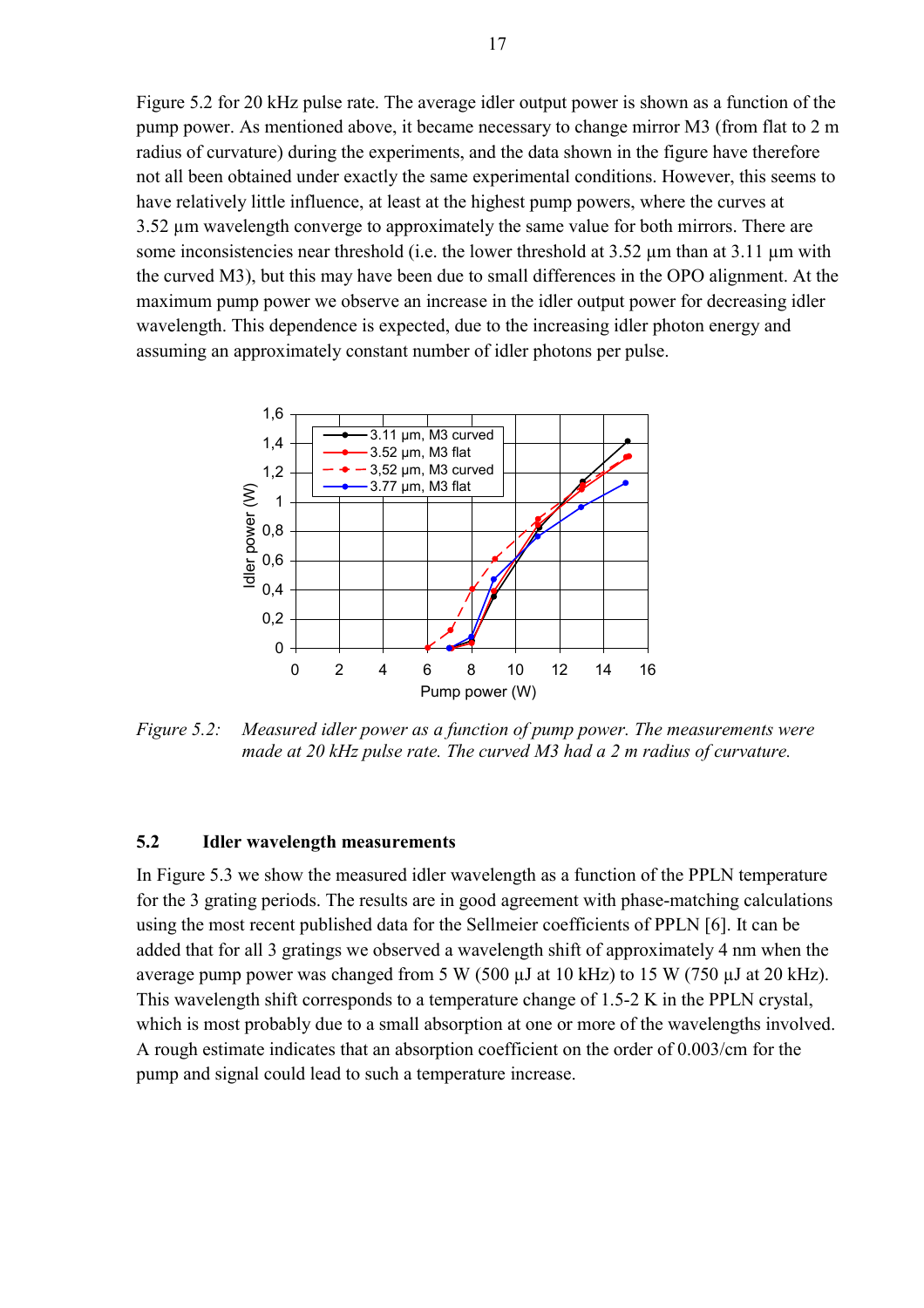<span id="page-19-0"></span>

*Figure 5.3: Temperature dependences of idler wavelength for 3 different PPLN gratings. The data were taken at 20 kHz pump pulse rate and 15 W average pump power. The wavelengths measured at 10 kHz pulse rate and 5 W average pump power were approximately 4 nm larger for all 3 gratings*

#### **5.3 Beam quality measurements**

Measurements have been performed in order to determine the beam quality of the idler beam under different operating conditions. The measurements were made by focusing the idler beam to a waist diameter of a few 100 µm and measuring the beam profile with a pyroelectric camera (Spiricon, model Pyrocam I) at a number of axial positions at both sides of this waist. For every position, a Gaussian beam profile was fitted to the measured profile in both transverse directions (x and y), and the beam diameter (2 $\omega$ ) at each position was defined as the FW1/e<sup>2</sup>M diameter of the fitted Gaussian profile. The measured fitted beam radius,  $\omega(z)$ , was then plotted as a function of the axial position, z, and the beam quality given by the commonly used parameter,  $M^2$ , was then found by fitting the following function to the measured data:

$$
\omega(z) = \omega_0 \left[ 1 + \left( M^2 \frac{z}{z_0} \right)^2 \right]^{\frac{1}{2}} \tag{5.1}
$$

where  $\omega_0$  is the beam radius at the waist position,  $z=0$ , and  $z_0$  is the Rayleigh length defined by:

$$
z_0 = \frac{\pi \omega_0^2}{\lambda} \tag{5.2}
$$

where  $\lambda$  is the idler wavelength.

An example of such a fit for the beam radius in the x-direction at 3.11  $\mu$ m idler wavelength, with 15 W pump power at 20 kHz pulse rate, is shown in Figure 5.4. A summary of the  $M^2$ values measured under different conditions is given in Table 5.1. It is not clear, however, how the results should be interpreted. The beam quality is fairly good under all conditions, and some of the variations may have been caused by variations in the OPO alignment. The  $M<sup>2</sup>$ values are in the range of about 1.3-1.7, i.e. somewhat poorer than the beam quality of the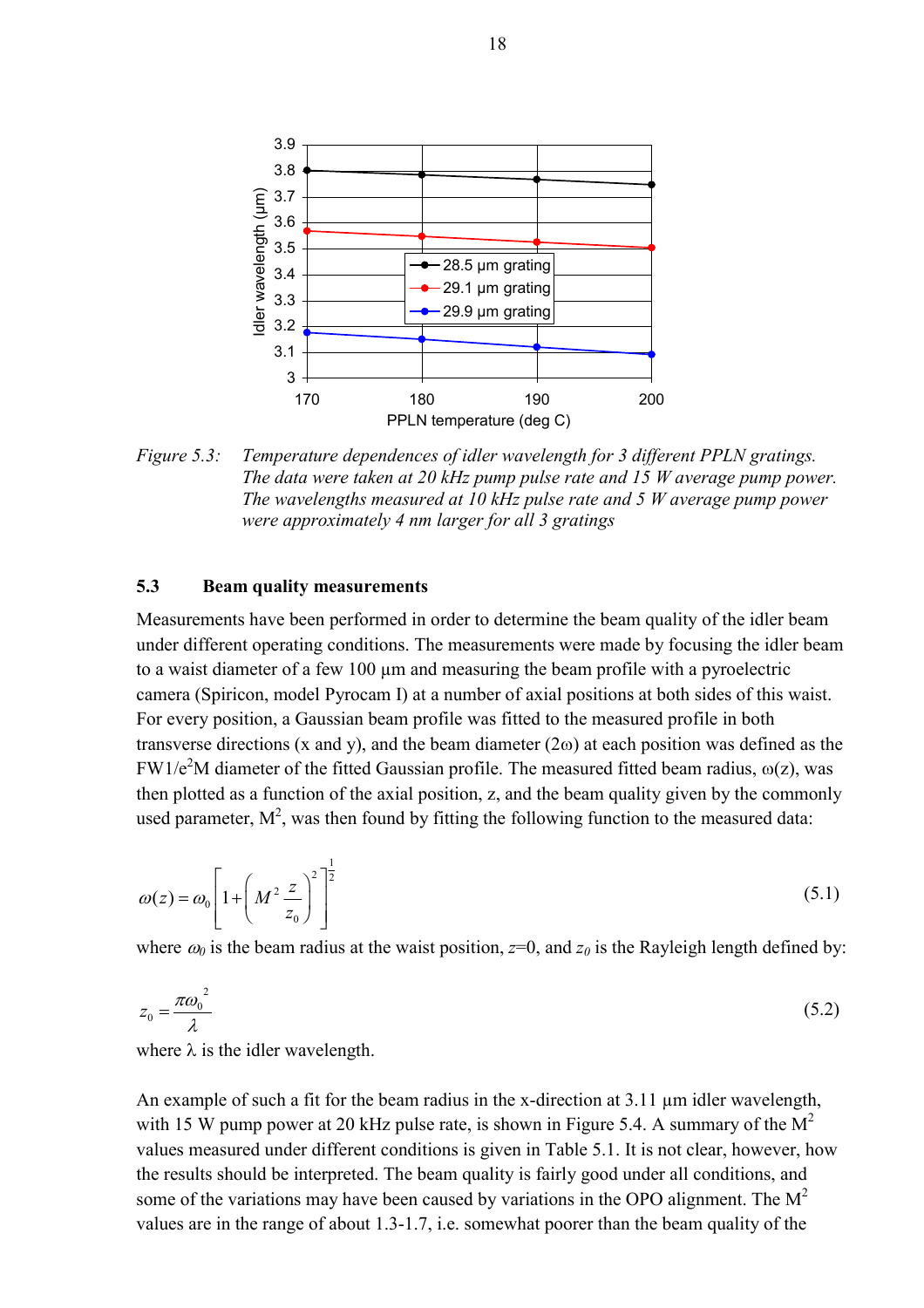pump ( $\approx$ 1.2). The data for 3.52 µm wavelength seem to indicate that there is an improvement in the beam quality for increasing average pump power, at least for a given pulse rate. In general, the beam quality will be affected by the overlap of the pump beam and the resonator mode of the signal. This, in turn, will be determined by the mirror distances and curvatures, by thermal lens effects (increasing with increasing pump power), and by gain guiding effects (increasing with increasing pump pulse energy). In addition, back-conversion may lead to reduced beam quality at high pump pulse energies. The measurement at 3.11 um is the only one taken with the curved M3 mirror, and this seems to have resulted in a slightly poorer beam quality.



*Figure 5.4: Fit of function (4.1) to the measured beam radius in the x-direction for 3.11 µm idler wavelength, 15 W pump power, and 20 kHz pulse rate. The best fit is obtained for a beam quality*  $M^2 = 1.65$ , and a beam waist radius  $\omega_0 = 240$   $\mu$ m.

| Wavelength<br>$(\mu m)$ | Pump power<br>(W)      | Pulse rate<br>(kHz) | $M_x^2$                      | $M_{\rm v}{}^2$              |
|-------------------------|------------------------|---------------------|------------------------------|------------------------------|
| 3.11                    | 15                     | 20                  | 1.65                         | 1.66                         |
| 3.52                    | 14<br>9<br>3.5<br>2.25 | 20<br>20            | 1.27<br>1.57<br>1.43<br>1.66 | 1.32<br>1.60<br>1.72<br>1.77 |
| 3.77                    | 14                     | 20                  | 1.41                         | 1.49                         |

*Table 5.1: Measured beam quality. The uncertainty in the measured values is approximately +/-0.1.*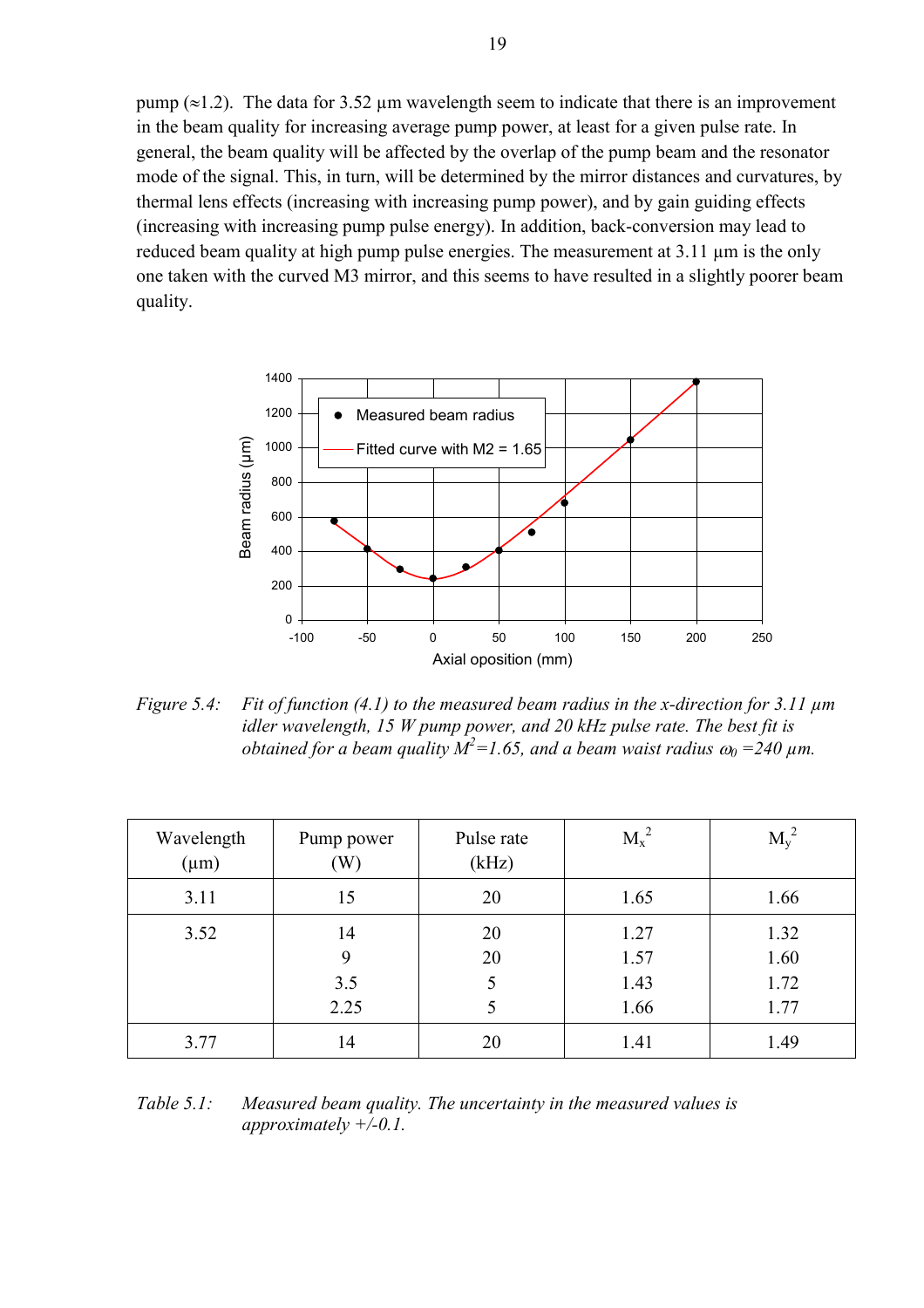#### <span id="page-21-0"></span>**6 CONCLUSIONS**

A mid-infrared OPO, based on PPLN as the nonlinear optical material and a Nd:YVO<sub>4</sub> laser as the pump source, has been developed. The idler wavelength is tunable across the 3.1-3.8 um region, and the idler output power at 20 kHz pulse rate is in the range of 1.1-1.4 W, depending on the wavelength. The corresponding pump-to-idler conversion efficiency is in the range of 7- 9 %. The beam quality of the idler is high ( $M^2 = 1.3$ -1.7), only slightly poorer than that of the pump.

The source has operated reliably in our laboratory for several months, requiring only minor mirror alignment adjustments in order to maintain maximum output power. It is a convenient source for use in laser countermeasure tests against military infrared sensors, and is currently used for that purpose at FFI.

#### **References:**

- [1] R W Boyd (1992): "Nonlinear Optics", Academic Press, San Diego
- [2] G Arisholm and G Rustad (1997): "A review of theory and materials for optical parametric oscillators in the infrared", FFI/RAPPORT-97/02589 (FFI internal report)
- [3] M Yamada, N Nada, M Saitoh and K Watanabe (1993): " First-order quasiphasematched LiNbO<sub>3</sub> waveguide periodically poled by applying an external field for efficient blue second-harmonic generation", Appl Phys Lett, Vol 62, 435-6
- [4] L E Myers, R C Eckhardt, M M Fejer, R L Byer, W R Bosenberg and J W Pierce (1995): "Quasiphasematched optical parametric oscillators in bulk periodically poled LiNbO3", J Opt Soc Am B, Vol 12, 2102-16
- [5] L E Myers and W R Bosenberg (1997): "Periodically poled lithium niobate and quasiphase-matched optical parametric oscillators", IEEE J Quantum Electron, Vol 33, 1663-72
- [6] D H Jundt (1997): "Temperature-dependent Sellmeier equation for the index of refraction, *ne*, in congruent lithium niobate", Opt Lett, Vol 22, 1553-5
- [7] M M Fejer, G A Magel, D H Jundt and R L Byer (1992): "Quasiphasematched second harmonic generation: Tuning and tolerances", IEEE J Quantum Electron, Vol 28, 2631-54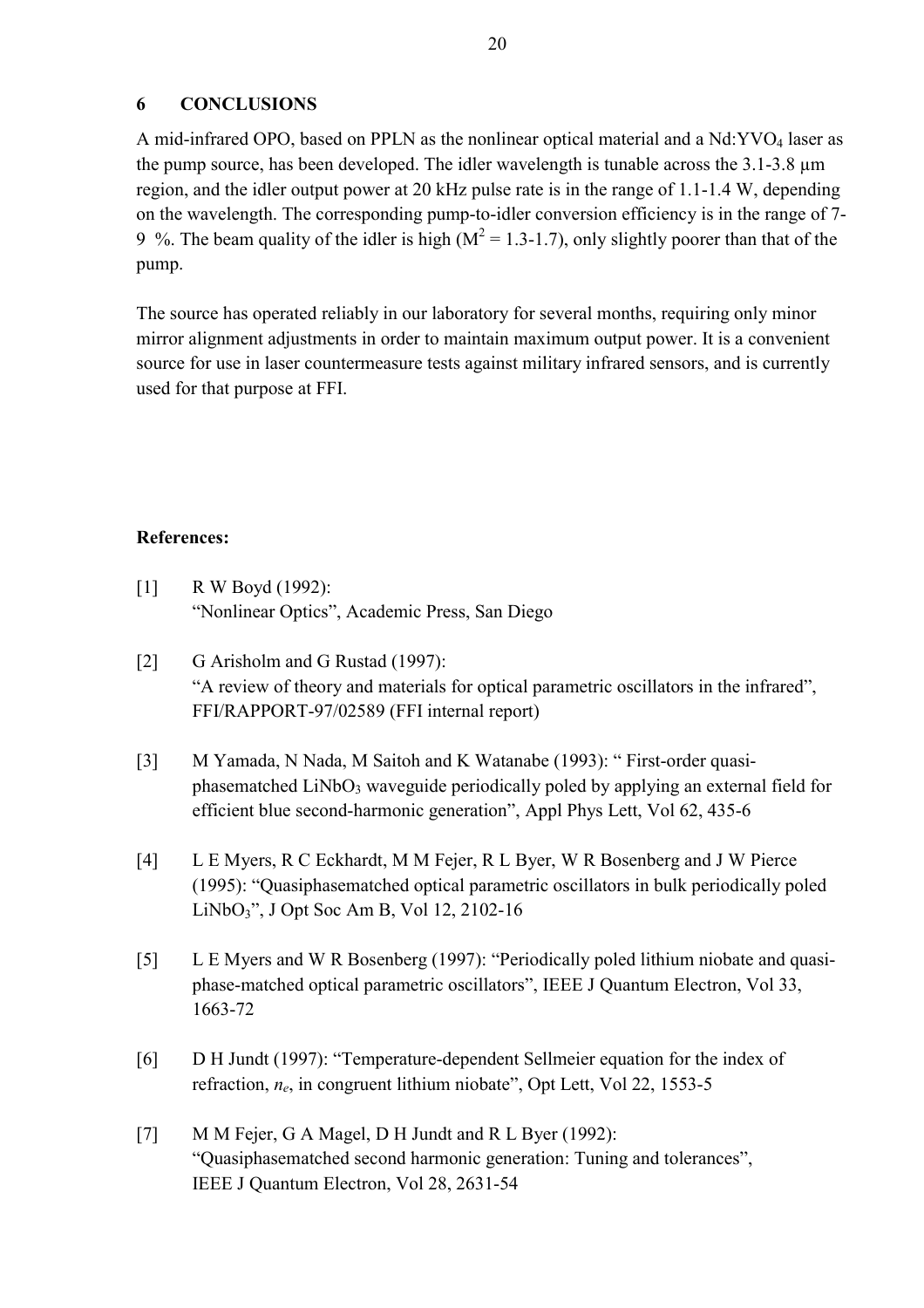- [8] E Lallier, M Brevignon and J Lehoux (1998): "Efficient second-harmonic generation of a  $CO<sub>2</sub>$  laser with a quasi-phase-matched GaAs crystal", Opt Lett, Vol 23, 1511-13
- [9] L A Eyres, P J Tourreau, T J Pinguet, C B Ebert, J S Harris, M M Fejer, L Becouarn, B Gerard and E Lallier (2001): "All-epitaxial fabrication of thick, orientation-patterned GaAs films for nonlinear optical frequency conversion", Appl Phys Lett, Vol 79, 904-6
- [10] H Karlsson and F Laurell (1997): "Electric field poling of flux grown KTiOPO4", Appl Phys Lett, Vol 71, 3474-6
- [11] G T Kennedy, D T Reid, A Miller, M Ebrahimzadeh, H Karlsson, G Arvidsson and F Laurell (1998): "Near- to mid-infrared picosecond optical parametric oscillator based on periodically poled RbTiOAsO4", Opt Lett, Vol 23, 503-5
- [12] W R Bosenberg, A Drobshoff, J I Alexander, L E Myers and R L Byer (1996): "93% pump depletion, 3.5-W continuous-wave, singly resonant optical parametric oscillator", Opt Lett, Vol 21, 1336-8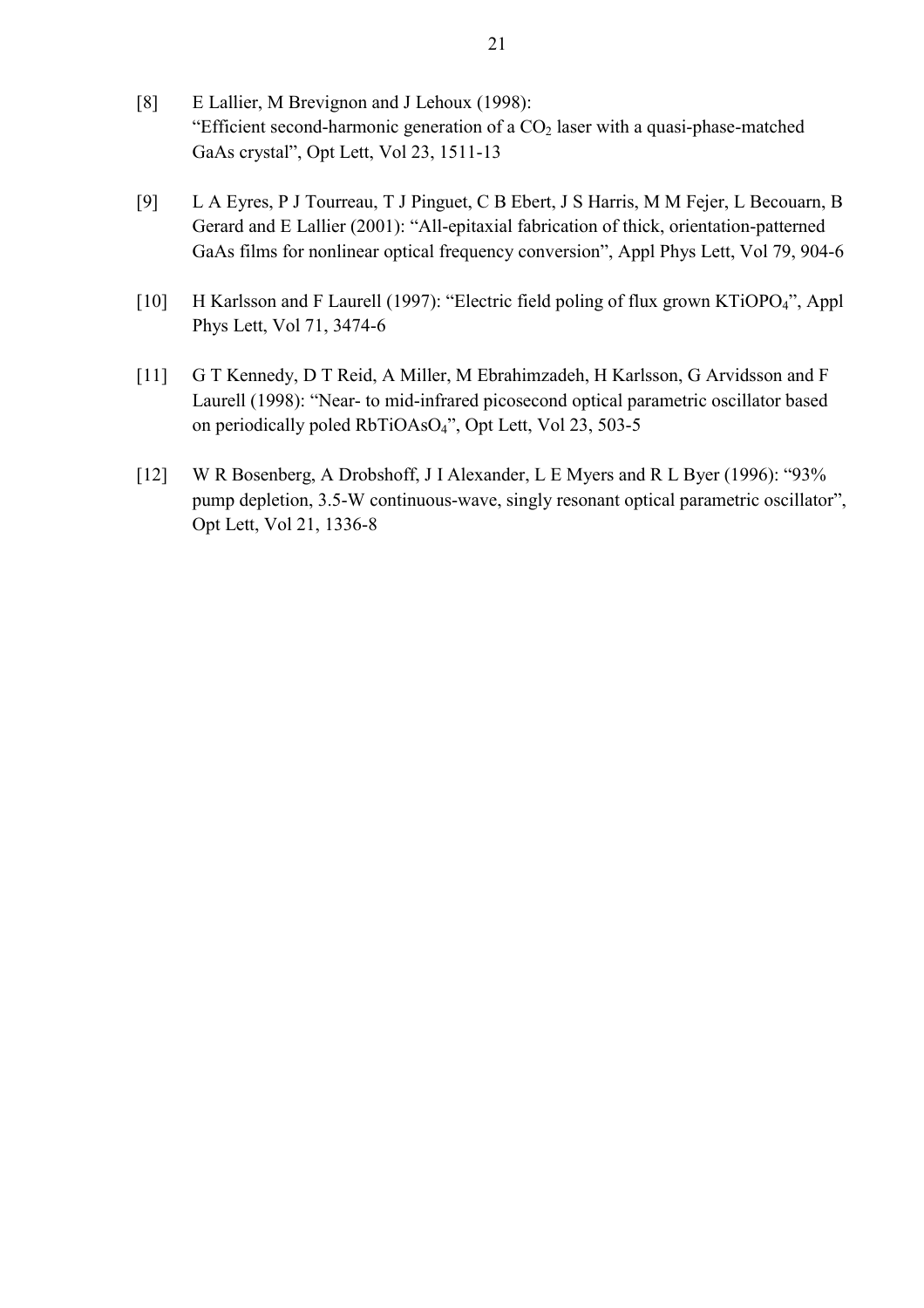<span id="page-23-0"></span>Appendix

#### **A QUASI PHASE-MATCHING BY PERIODIC POLING IN PPLN**

#### **A.1 Quasi phase-matching**

For the nonlinear conversion to be efficient it is required that the relative phase of the interacting beams remains constant as they propagate through the nonlinear medium [1]. This is generally referred to as the *phase-matching requirement*. Due to dispersion (the refractive index of the medium changes with frequency), this requirement cannot generally be satisfied in isotropic media. Therefore, nonlinear conversion devices are normally based on anisotropic materials, where phase-matching can be achieved by choosing different polarizations for the interacting waves; so-called birefringent phase-matching. This method of phase-matching not only restricts the number of available nonlinear materials. It also restricts the allowed propagation directions and polarizations in such a way that the resulting effective nonlinear susceptibility is generally far below the optimal value for a given material. In addition, unless phase-matching can be achieved for propagation along one of the crystal axes (so-called noncritical phase-matching), there will also be a spatial walk-off between the beams, which limits the interaction distances and tends to distort the beam profiles. Finally, even for birefringent materials, it is not always possible to achieve phase matching for a given set of pump and signal frequencies, even if these frequencies are all within the crystal's transparency range.





A solution to these problems is to employ so-called quasi-phase-matching (QPM), as illustrated in Figure A.1. In QPM-devices it is common to choose a beam propagation direction in the crystal, as well as polarizations, which lead to maximum nonlinear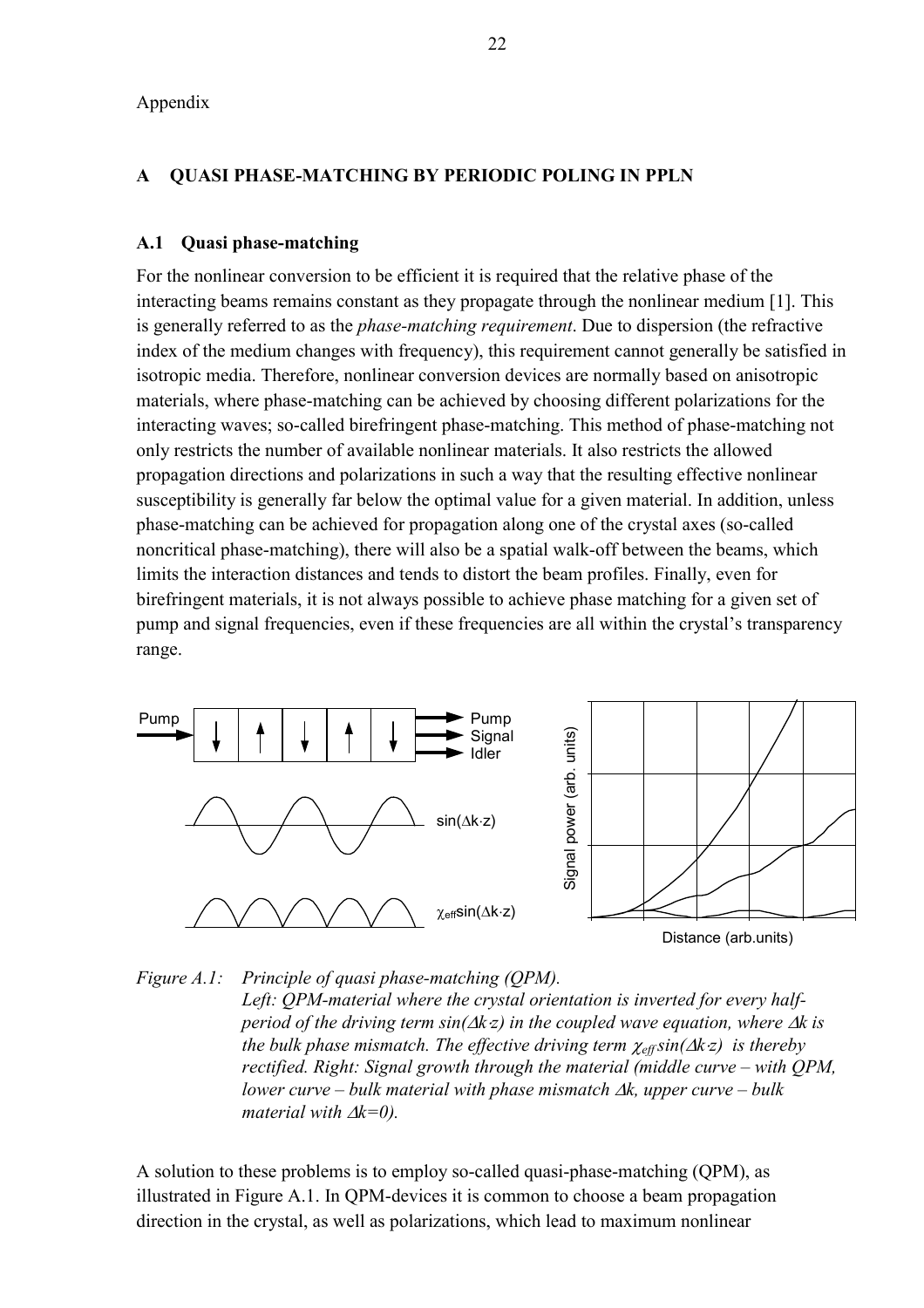<span id="page-24-0"></span>susceptibility and zero walk-off. In a normal nonlinear material, this would mean that the phase-matching condition could not be satisfied, and the energy would be transferred periodically forth and back between the pump and the signals through the crystal, with a resulting negligible energy conversion. The trick played in QPM-devices is to invert the crystal orientation for every half-period of these oscillations. This is equivalent to changing the sign of the nonlinear susceptibility for every half-period, or, equivalently, to change the phase in the driving term in the coupled wave equations by  $\pi$ . The net effect is that the energy transfer oscillations are rectified, such that energy is always transferred from the pump to the signals in all half-periods [7].

#### **A.2 Methods of quasi phase matching**

One method of achieving QPM is to use a stack of thin plates of the bulk material, where the crystal orientation is reversed from plate to plate. This has been done with GaAs, where a large number of plates have been bonded together by diffusion bonding [8]. The problem has been that the QPM-period is typically very short (tens of  $\mu$ m), so that a large number of plates are needed in order to obtain a sufficient interaction length and sufficient gain. The optical loss through all the bonded interfaces thereby becomes a major limitation. Recently, another technique has been invented, where a QPM crystal can be grown directly on a substrate on which the crystal orientation has been altered periodically by a special patterning technique [9]. This technique holds promise for efficient production of QPM crystals, but substantial development work is still required before this can become a practical method. The most successful method of producing QPM crystals has been applied to ferroelectric materials. In such materials the periodic inversion of the crystal orientation is achieved by periodically reversing the polarity of the ferroelectric crystal domains. This can be achieved by applying a high-voltage pulse across a bulk crystal, on which a lithographically defined periodic electrode pattern has been deposited. This method was first successfully applied to lithium niobate  $(LiNbO<sub>3</sub>)$ , and such QPM material is commonly denoted periodically poled lithium niobate (PPLN) [3-5]. The periodic poling technique has later also been applied to other materials, such as KTP (PPKTP) and RTA (PPRTA) [10, 11].

#### **A.3 Properties of periodically poled lithium niobate (PPLN)**

PPLN is transparent for wavelengths up to about 4  $\mu$ m, as shown in Figure A.2. For idler wavelengths above approximately 3.7  $\mu$ m the increasing absorption leads to increased optical loss and, for high average powers, also to heating, thermal lensing, and thermally induced phase mismatch. With the PPLN crystals used in this work, the maximum available idler wavelength is about 3.8  $\mu$ m, so there is relatively little heating caused by absorption of the idler. In fact, a small residual absorption at the pump and signal wavelengths probably contributes more than the idler to heating of the crystal.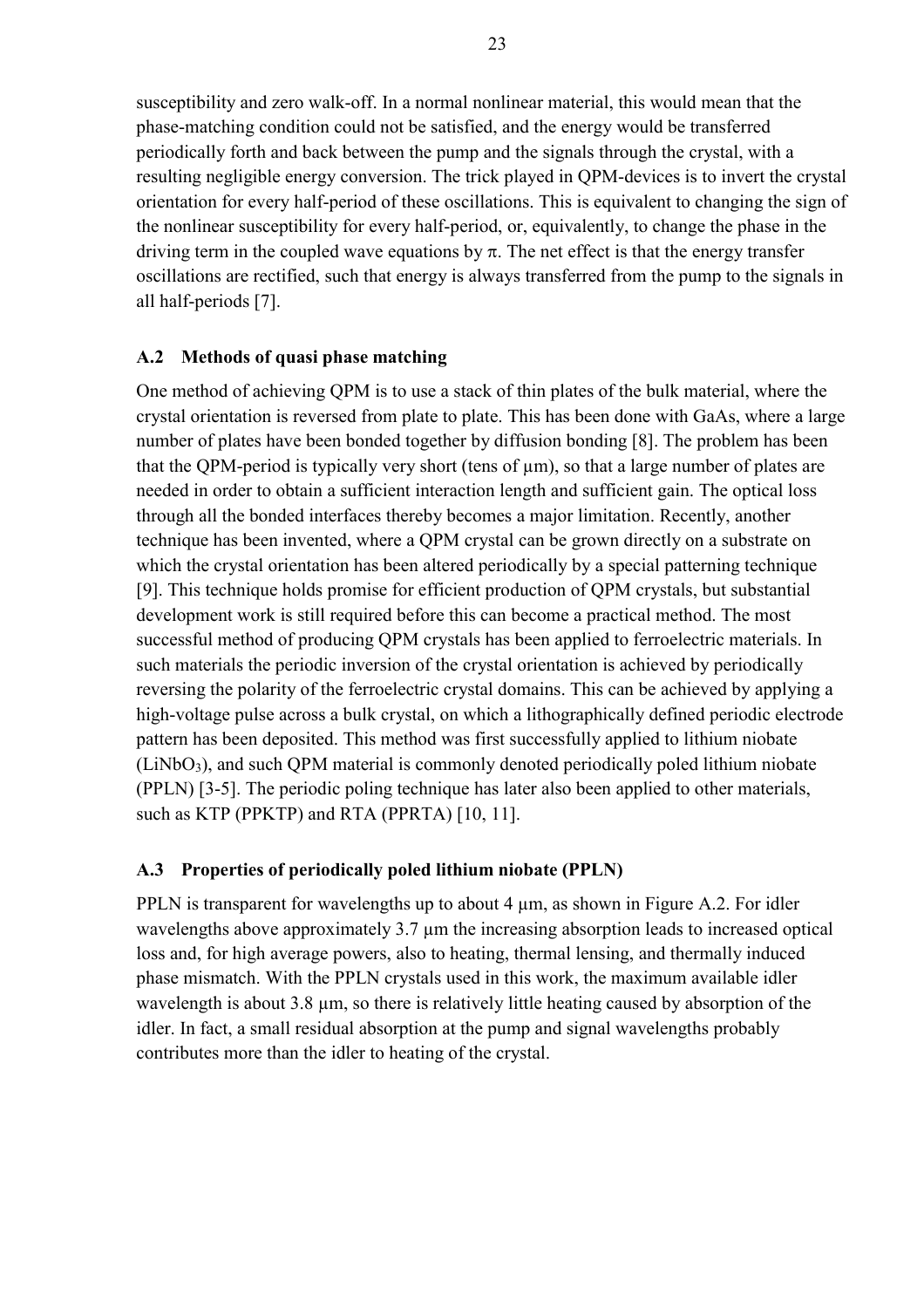

*Figur A.2: Absorption spectrum for PPLN [5]*

The main advantages of PPLN over standard bulk  $LiNbO<sub>3</sub>$  are the lack of spatial walk-off and the high optical nonlinearity, which stems from the optimal choice of propagation direction and polarization. The effective nonlinear coefficient is about 17 pm/V [5]. The high gain implies that high conversion efficiency can be obtained for quite modest pump intensities, which means that problems with optical damage can be reduced. In fact, the gain is so high that efficient operation can be obtained even for cw-pumped singly resonant OPOs [5, 12]. One problem with  $LiNbO<sub>3</sub>$  in general is the susceptibility of the material to photorefractive effects, which tend to destroy the optical quality of the crystal when it is pumped by high intensity 1.06 µm radiation. The problem is caused by the presence of a small amount of (nonphase-matched) frequency-doubled pump light (at 532 nm), which is absorbed by impurities in the crystal. The common method of suppressing the photorefractive damage is to heat the crystal during OPO operation. The required operation temperature for PPLN is typically in the range of 150-200 °C, and is generally highest for cw-operation [5]. The alternating ferroelectric domain polarity, as well as the high nonlinearity, give PPLN an advantage over bulk  $LiNbO<sub>3</sub>$  with respect to photorefractive effects [5].

PPLN is available from commercial sources in 0.5 mm and 1 mm thickness and crystal lengths up to 50 mm. The longest crystals are used for cw-pumping, where the gain is much smaller than with Q-switched pulse pumping. Commercial vendors typically offer crystals with a number of different grating periods on the same crystal, each grating being approximately 1 mm wide. The different grating periods yield different signal and idler wavelengths for a given pump wavelength and crystal temperature.